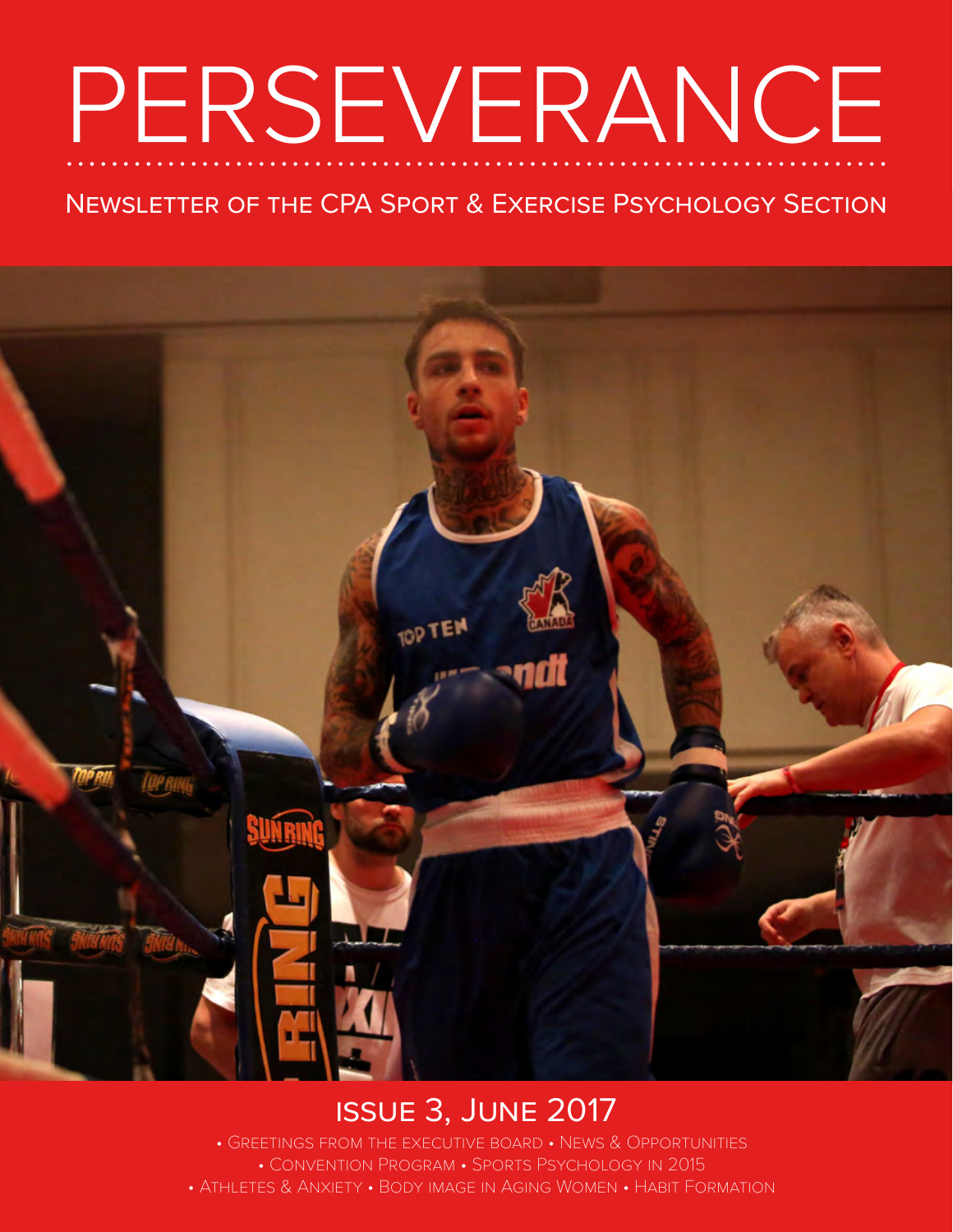

The 2018 CPA National Convention is pleased to host the 29th International Congress of Applied Psychology (ICAP) from June 26 - 30 in Montreal, QC. Don't miss this unique opportunity to join over 4,500 Psychologists from across Canada and around the world, as they look at psychology from an international perspective!

Le congrès national de la SCP de 2018 est fier d'être l'hôte du 29e International Congress of Applied Psychology (ICAP), qui se tiendra du 26 au 30 juin, à Montréal, au Québec. Ne manquez pas cette occasion unique de rejoindre plus de 4 500 psychologues de partout au Canada et d'ailleurs dans le monde, pour jeter un regard international sur la psychologie.



## **SUBMISSION WINDOW OPENS**

**SEPTEMBER 11** 

WWW.CPA.CA/CONVENTION/CALLFORSUBMISSIONS

### **SECTION FEATURED SPEAKER: MARTIN HAGGER, PHD**

Developing a system for describing relationships among constructs in theories applied to health behaviour: An approach based on process diagrams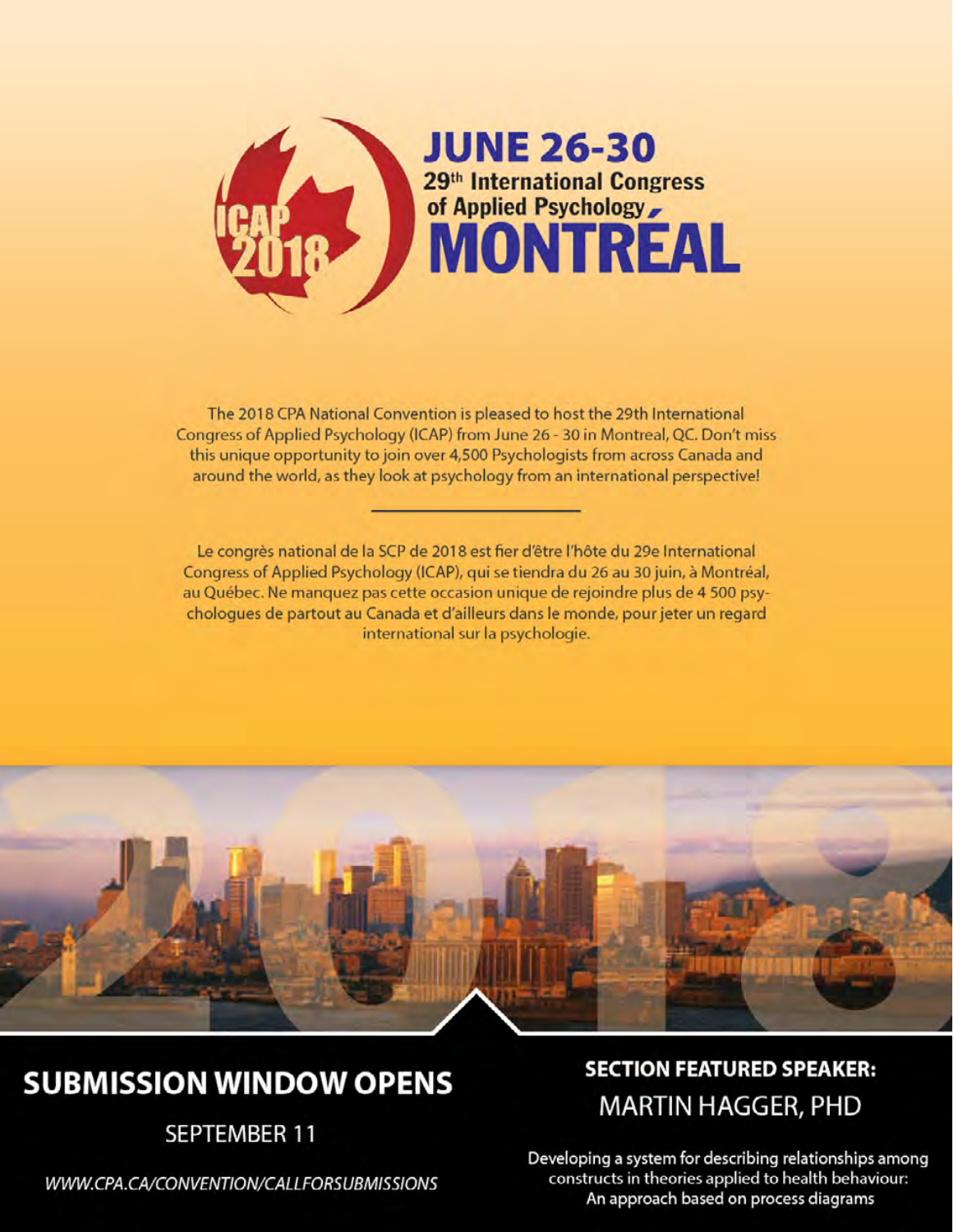# Greetings from the Sport & Exercise Psychology Section's Executive Board

We've made it. Two years of hard work, brainstorming and relentless networking building a section worthy of its name. It hasn't been easy, but we are proud to say that the Sport & Exercise Psychology Section has maintained momentum since its relaunch in 2015-2016.

On top of this, the second issue of Perseverance was named "Best Section Newsletter" by the Canadian Psychological Association's Board of Directors. This publication is not only transmits relevant news to our members about their profession, it is a rallying figurehead and a statement of our existence that stimulates exchanges between members, encouraging them to get involved in new endeavours. Thanks and praises to Vincent Desjardins for his excellent work on design.

No efforts have been spared for this third issue: You will find many original articles in addition to CPA 2017 Convention content. We are pleased to feature our section guest speaker, Katie Gunnell, as well as scientific posters created by our members and participants of our pre-convention workshop, which was led in collaboration with the Canadian Sport Psychology Association. Additionally, we invite you to read the précis of a paper by Markus Raab, Vice-President of the European Society of Sport Psychology, on predictions for our field in 2050. Chris Friesen signs this month's Clinical Spotlight paper about techniques used in his practice with athletes. The works of two researchers are also under the spotlight: Erica Bennet and colleagues discuss older women's perceptions of their bodies, and Navin Kaushal presents his research program aimed at describing and fostering exercise habit formation. We also had the pleasure of discussing boxing and event organization with Canadian athlete, Carl Poirier, whose performance at the 2017 Canadian Boxing Championship earned him the cover of this issue.

As I mentioned, we hope this issue convinces you that our professional community is well and truly alive and kicking, and that your contribution is most welcome. Do not hesitate to contact us at **[sport.exercise.cpa@](mailto:sport.exercise.cpa%40gmail.com?subject=) [gmail.com](mailto:sport.exercise.cpa%40gmail.com?subject=)**.

On a réussi. Deux ans de labeur, à se creuser la tête et à réseauter sans relâche pour construire une section digne ce nom. Ça n'a pas été facile, mais nous sommes fiers d'annoncer que la Section de Psychologie du Sport et de l'Exercice a maintenu son momentum depuis son relancement en 2015-2016.

D'ailleurs, et en appui à cette affirmation, notre second numéro de Persévérance a été consacré "Meilleur Bulletin de Section" par le comité des directeurs de la SCP. Cette publication n'est pas seulement un moyen de transmettre à nos membres des nouvelles pertinentes à leur profession: c'est à la fois une figure de proue et un manifeste de notre existence qui stimule les échanges entre nos membres, et les encourage à s'impliquer dans de nouvelles initiatives. Sincères remerciements à Vincent Desjardins pour son excellent travail de design.

Nous n'avons pas ménagé les efforts pour ce troisième numéro: vous y trouverez plusieurs textes originaux en plus du contenu lié au congrès 2017 de l'ACP. Il nous fait plaisir de mettre en valeur notre présentatrice invitée Katie Gunnell, les affiches scientifiques de nos membres et les participants de notre atelier pré-congrès donné en collaboration avec l'Association Canadienne de Psychologie du Sport. De plus, nous vous invitons à lire le précis d'un article de Markus Raab, Vice-Président de la Société Européenne de Psychologie du Sport, sur les prédictions dans notre milieu en 2050. Chris Friesen signe l'article-vedette clinique portant sur les techniques utilisées dans sa pratique auprès des athlètes. Les travaux de deux chercheurs sont également sous les projecteurs: Erica Bennet et collègues discutent de la perception que les femmes âgées ont de leur corp et Navin Kaushal présente son programme de recherche visant à décrire et développer le processus de formation de l'habitude chez les gens adoptant la pratique de l'activité physique. Nous avons aussi eu le plaisir de discuter de boxe et d'organisation d'événements avec l'athlète canadien Carl Poirier, dont la performance au Championnat Canadien Juvénile 2017 lui a valu la couverture de ce numéro.

*Pier-Eric Chamberland, on behalf of the Executive Board*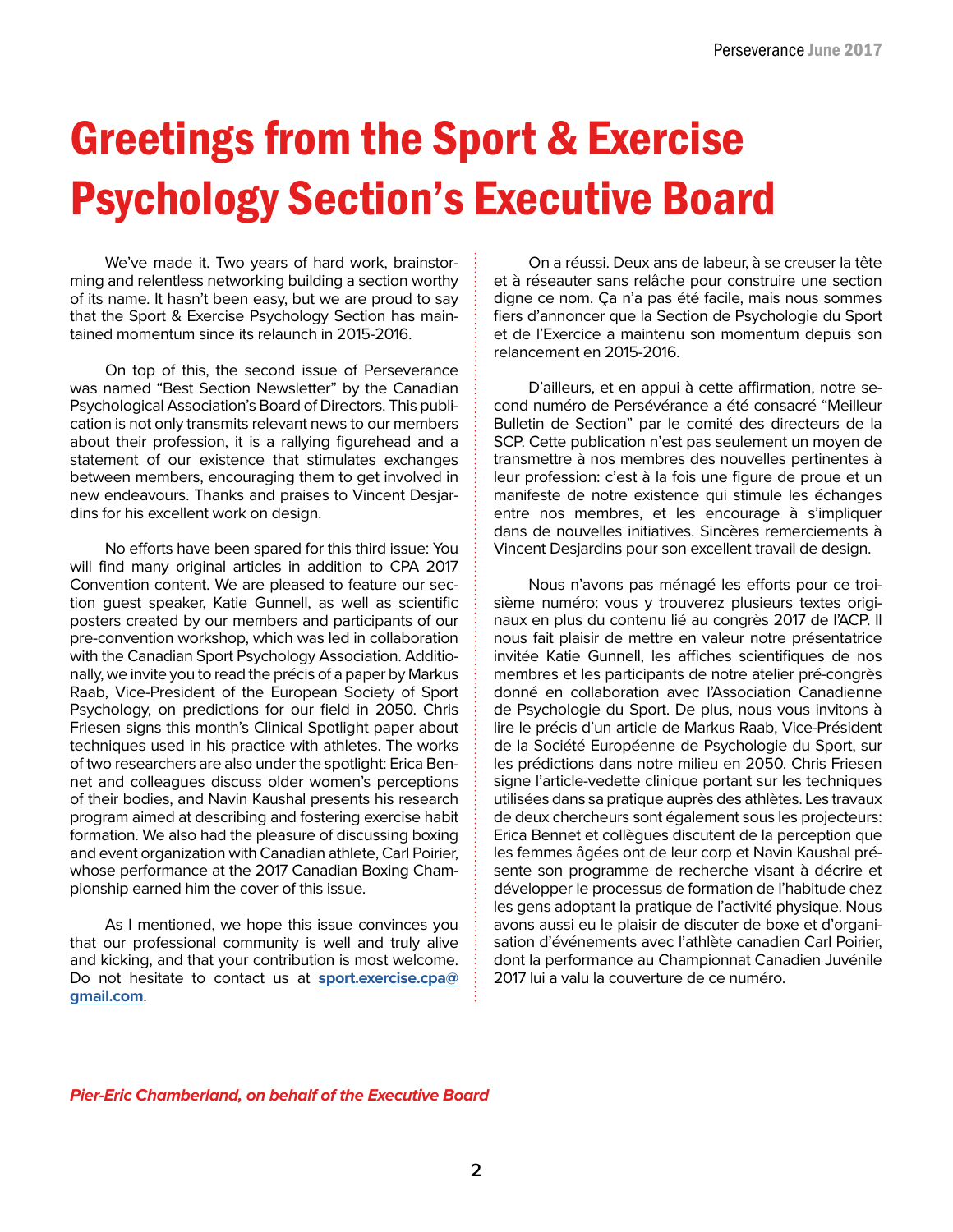# News & Opportunities

### Executive Positions Available

Nominations are still open for the positions of Secretary-Treasurer, Student representative and Member-At-Large (2) for the term 2017-2018 (1-year term). Specific roles are proposed for the two Member-At-Large positions (Event/Convention Manager and Communications Officer), with revised titles to be voted officially at the June AGM. The Event/Convention Manager's role would be to proactively organize and manage Section-related events such as workshops and speakers, and to act as review coordinator for the convention submissions. The Communications Officer's role would be to proactively collect newsworthy information through different channels and to disseminate them to members in the form of email newsbulletin, as well as process inquiries to the section email and assist the Chair in editing the official newsletter.

Each of these positions require a proactive commitment of one year up until the next June AGM. There are typically three official executive meetings through conference call per year as well as regular (1-3x month) communications by email. Students may be able to apply to other positions in the event of vacancies. Nominations should be sent **[sport.exercise.cpa@gmail.](mailto:sport.exercise.cpa%40gmail.com?subject=Nomination) [com](mailto:sport.exercise.cpa%40gmail.com?subject=Nomination)** and voted at the AGM. More information about the specific roles can be found online on the **[Section](http://www.cpa.ca/aboutcpa/cpasections/sportandexercise/sportandexercisesectionbusiness/)  [business page](http://www.cpa.ca/aboutcpa/cpasections/sportandexercise/sportandexercisesectionbusiness/)**.

### CPA Toronto Poster Competition

Another edition of our Sports & Exercise Psychology Student Poster Competition will take place at our Poster Session. All posters presented by students (1st author) with an active membership to the Sport & Exercise Section will be considered automatically. Evaluations will be conducted by the executive boards and volunteers according to specific criterions such as topic originality, methodological soundness, clarity & esthetics and oral presentation. The prize is one hundred dollars with an invitation to publish the poster in article form in our official newsletter.

#### Convention Workshop

Judy Goss of the Canadian Sport Psychology Association (CSPA) did an amazing job of putting together a superb program for our joint CSPA/CPA Convention workshop. It will take place on the 7th of May at the Courtyard by Marriott Downtown Toronto (475 Yonge Street). Please take note that this workshop is one day before the convention officially starts. The schedule can be found in this issue. Registrations are 100\$ for professional members, 50\$ for students and 160\$ for non-members. You can register at : **[https://www.cs](https://www.cspa-acps.com/single-post/2017/04/22/CSPA-CPA-Pre-Conference-Workshop)[pa-acps.com/single-post/2017/04/22/CSPA-CPA-Pre-](https://www.cspa-acps.com/single-post/2017/04/22/CSPA-CPA-Pre-Conference-Workshop)[Conference-Workshop](https://www.cspa-acps.com/single-post/2017/04/22/CSPA-CPA-Pre-Conference-Workshop)**.

### Canadian Code of Ethics for Psychologists, 4th Edition

The Canadian Psychological Association is pleased to announce the release of the Fourth Edition of the Canadian Code of Ethics for Psychologists. You can find more information about the newest revision of the Code and download the electronic version here: **[http://www.](http://www.cpa.ca/aboutcpa/committees/ethics/codeofethics) [cpa.ca/aboutcpa/committees/ethics/codeofethics](http://www.cpa.ca/aboutcpa/committees/ethics/codeofethics)**.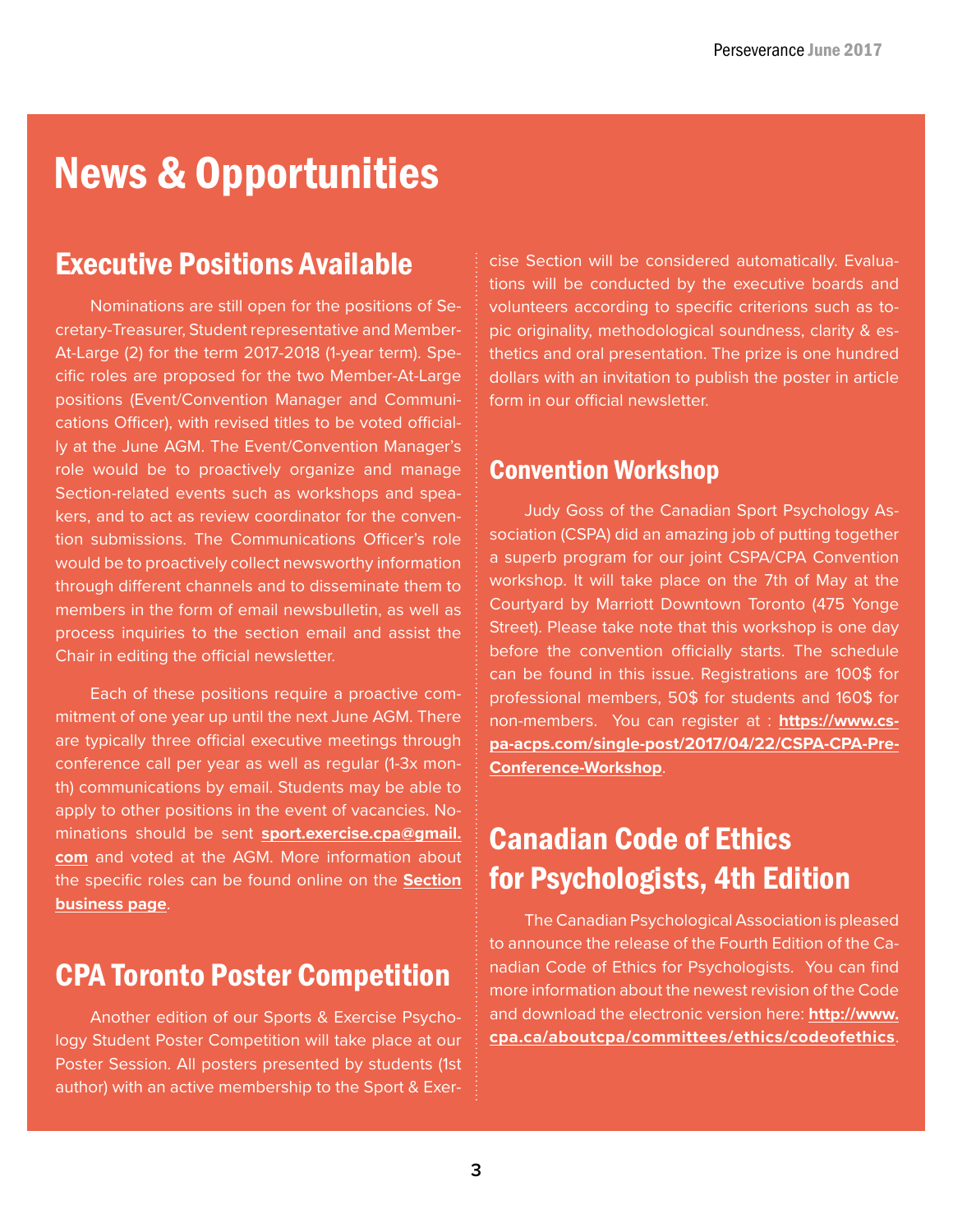### News & Opportunities

## World Congress on Sports Psychology

The 14th World Congress on Sports Psychology, organized by the International Society for Sport Psychology, will take place from the 10th to the 14th of July in Sevilla, Spain. We strongly encourage you to attend this major event and to spread the word. You can register at **[http://www.issp2017.com/](http://www.issp2017.com/
)**.

If you plan on attending, please also communicate with Adrienne Leslie-Toogood at **[adrienne@cscm.ca](mailto:adrienne%40cscm.ca?subject=)** to join the Canadian delegation! We are also pleased to announce the current bid made by Adrienne and the CSPA to host the next edition of the World Congress (2021) in Winnipeg, Manitoba.

### Perseverance Newsletter - Call for Submissions

Got newsworthy material? A new paper to promote? The Sport and Exercise Psychology Section is currently accepting submissions for future issues of Perseverance, our official newsletter! You are invited to send submissions on a variety of topics, such as brief articles on section-relevant topics, short summaries of recently published research, recently released books featuring Canadian psychologists as authors, editors, etc., suggestions for future articles or features, advertisements for jobs, internet/mail research, etc., and anything else that you think might be of interest to your sport and exercise section peers. Please send your submission to **[sport.exercise.cpa@gmail.com](mailto:sport.exercise.cpa%40gmail.com?subject=Submission%20%3A%20)** before

August 15th (Submissions will be considered on a rolling basis). Issues 1 to 3 available at : **[http://www.cpa.](http://www.cpa.ca/aboutcpa/cpasections/sportandexercise/) [ca/aboutcpa/cpasections/sportandexercise/](http://www.cpa.ca/aboutcpa/cpasections/sportandexercise/)**.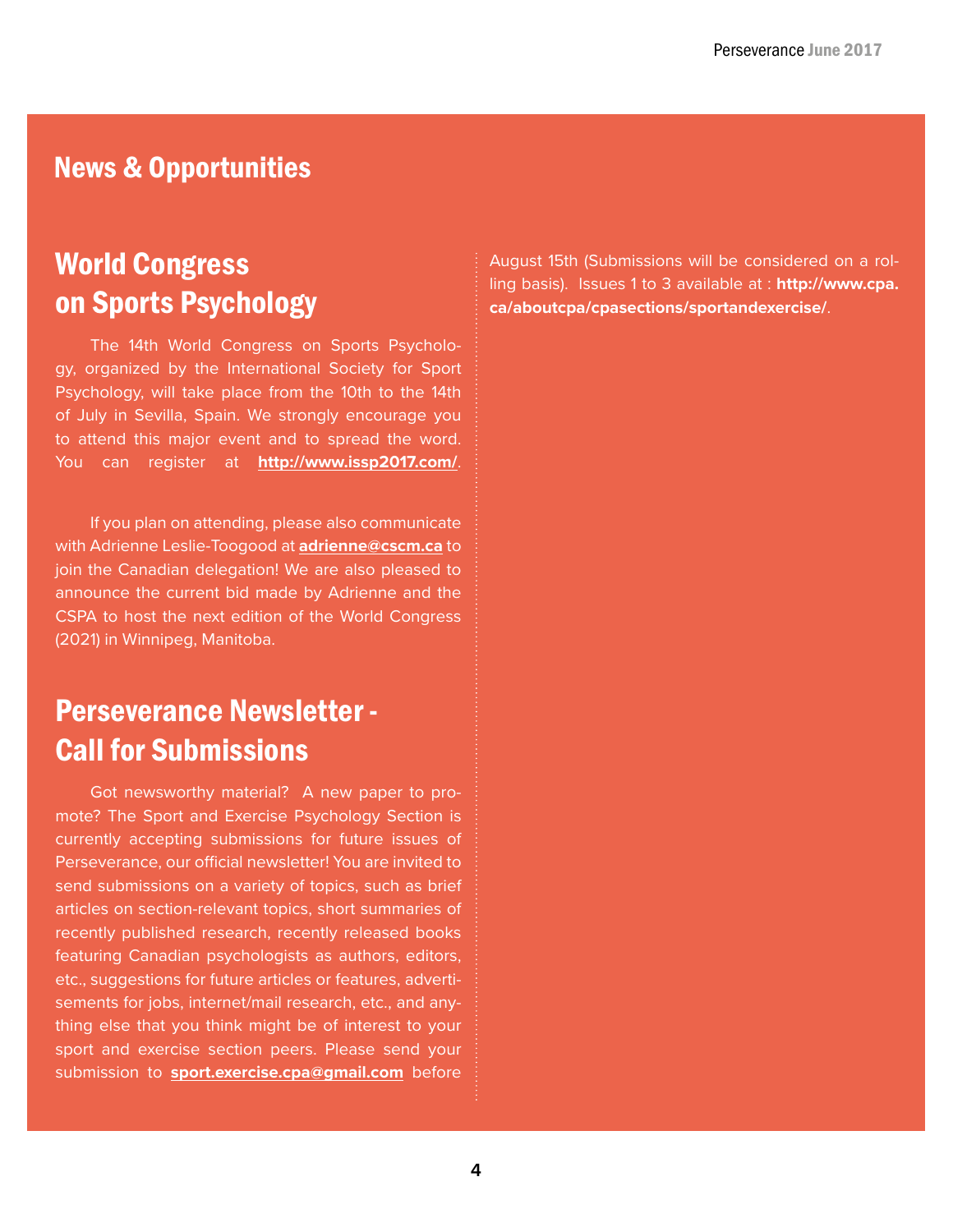# Research Spotlight Sport and Exercise Psychology 2050



*Prof. Markus Raab Institute of Psychology, German Sport University Cologne*

*Markus Raab is the Head of the Institute of Psychology at the German Sport University and the Head of the Department Performance Psychology. Additionally he is research Professor at London South Bank University, UK. He is vice president research of FEPSAC (European Society of Sport Psychology), associate or section editor in four sport and exercise psychology journals. The main focus of the research program in performance psychology is on motor learning and motor control and judgment and decision making in sports and beyond. He favors a simple heuristic approach and an embodied cognition approach to understand the interaction of sensorimotor and cognitive behavior from a psychological perspective. In this Précis of his paper of 2017, he discusses the future development of sport and exercise psychology until 2050.*

*Raab, M. (2017). Sport and exercise psychology in 2050. German Journal of Exercise and Sport Research, 47(1), 62-71. doi:10.1007/s12662- 016-0435-y*

Sport and exercise psychology by definition describes, explains, and predicts human behaviour. Yet exact predictions of human behaviour are more the exception than the rule and thus it is no wonder that sport and exercise psychologists are not able to predict very well who will be a talent or win a gold medal in 10 years. In the same vein, it is somewhat easier to describe scientific endeavours in hindsight or by analysis of the current state of affairs than to predict what a discipline will be like in, say, 2050. Other disciplines that face similar levels of complexity have, however, tested their models on (near) future events, such as the mathematical prediction of president elections, climate change, or which team will win the next soccer World Cup. Some disciplines have even tried to forecast what will be in 2050, for instance, predicting that soccer-playing robots will win an official soccer game against humankind. In this opinion statement about sport and exercise psychology that starts with the current state of affairs in our field, I predict sport and exercise psychology activities and potential successes in 2050, enabling a discussion of our mission as well as goal setting for the coming years.

Here is a bet: With the prediction of sport and exercise psychology in 2050 I aim to (a) relate the present activities and goals of the field to future desired successes, (b) stimulate discussion about what we want for the future and partly how we can achieve it, and (c) increase interactions with other fields. So let me state my bet: By 2050, a soccer team that loses against fully autonomous humanoid robot soccer players can pick any accredited sport and exercise psychologist to give the team 4 weeks of preparation, leading the team to win the next game based on the competences they gain from sport-psychological training.

If no robots have won against a human team, this bet can be rephrased so that it relates to a game between two human teams. All other things being equal (e.g., games won; physical, technical, and tactical skills), the team that integrates sport-psychological training in their training regimen will win. The main rationale of the bet is to test the additional effect of sport-psychological training.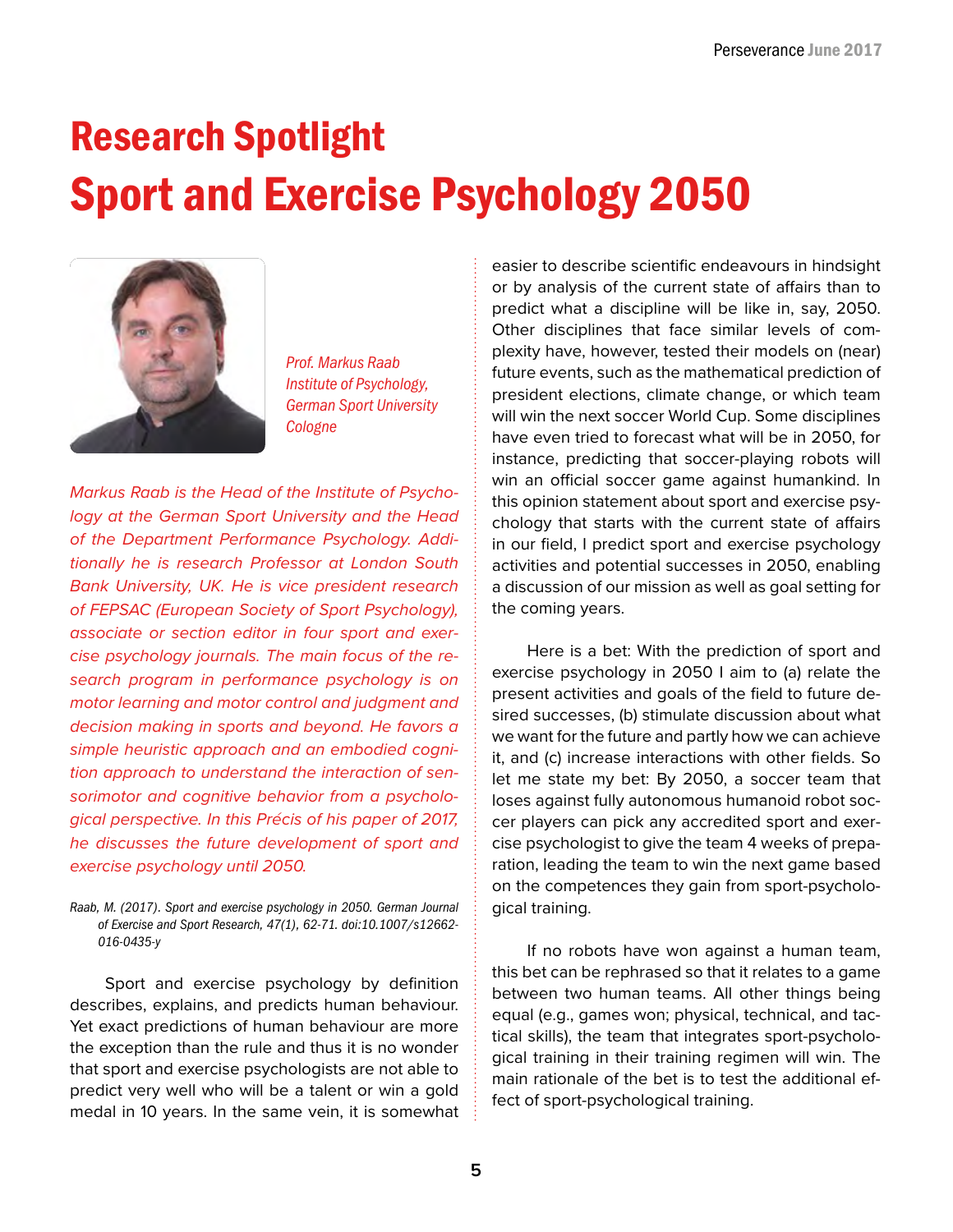What is the future of sport and exercise psychology? To date, few predictions have been made about the future of sport and exercise psychology, however (but see Schinke et al., 2006, Special Issue). For instance, in Seiler and Wylleman (2009) and a follow-up (Wylleman & Seiler, 2016), the authors listed challenges that they believed needed to be met, such as the unification of psychologists and sport-related stakeholders in the field of sport and exercise psychology and the diversification of different specialisations in research, practice, and education. The future of some of these challenges have been described as predictions that can be assessed: Have sport and exercise psychology practitioners come together in joint professional associations, cooperated on contracts, or taken specific joint actions? Other predictions are not easy to evaluate such as whether the diversity in education in the field has been sufficient.

For bibliometric studies I use an example from the International Review of Sport and Exercise Psychology. Lindahl, Stenling, Lindwall, and Colliander (2015) analysed 1,140 papers from five sport and exercise psychology journals published between 2008 and 2011 using principal component analysis based on author co-citation relationships. Lindahl et al. followed Eom's approach (2009), who analysed cited publications into principal components. In Lindahl et al's' study this procedure resulted in groups of 158 highly cited authors' papers to detect important research in sport and exercise psychology. The analysis of Lindahl et al's resulted in 73 clusters of topics and 14 principal components (e.g., motivation, performance, stress, talent, leadership, and imagery, among others). The relation between the 158 authors and the principal components led Lindahl et al. to declare this as the «overall structure of sport and exercise psychology» (p. 82, Figure 1). Further the number of citations or the number of authors was used as a quantitative analysis of the size of these research areas. For instance some research areas such as motivation and a theory such as self-determination is researched by 26 authors and about 3,000 citations, whereas morality is cited 148 times and three authors published work on that topic. This example can be extended to other studies focussing on specific aspects of the quality of research (Schweitzer & Furley, 2016), such as power and replication, specific methods used in practice, such as single-case studies (Barker, Mellalieu, McCarthy, Jones, & Moran, 2013), or specific research strategies, such as using longitudinal designs (Stenling, Ivarsson, & Lindwall, 2016).

A problem with any of these methods is that one infers from the current analyses of research topics their importance and predicts the field's future on the basis of the simple principle that past behaviour predicts future behaviour. Although this may be valid for individual behaviour, it may not be possible to predict new areas of research on the basis of the current state of affairs.

How does one predict the future of sport and exercise psychology beyond forecasting activities as described above? One important lesson I have learned from working with athletes is to reframe situations if I want to change their perception. For instance, for the prediction of sport and exercise psychology in 2050, it may be better to discuss the goals of the stakeholders (i.e., members of sport associations, sport psychologists, and researchers) in the field, as they may influence the future of the field through their actions in support of their beliefs or goals. This reasoning led me to ask the presidents of our current sport and exercise psychology associations to provide me with a brief statement about their vision of sport and exercise psychology in 2050. If these visions will be used to influence their members or the research, application, or education of future sport psychologists, then this may be the best predictor of the future we have. As predictions about the future by definition can only be judged in 2050, it makes sense to predict that the responses of the current presidents may have a higher validity for the next few years than for 2050 (see Raab, 2017, Table 1). For instance, the president of the Sport & Exercise Psychology Section of the CPA wishes that " sports psychologists join the trend and form a habit of collecting psychological data in a systematic manner to publish their findings in clinical journals, or collaborate with sports agencies to identify determinants of performance and well-being."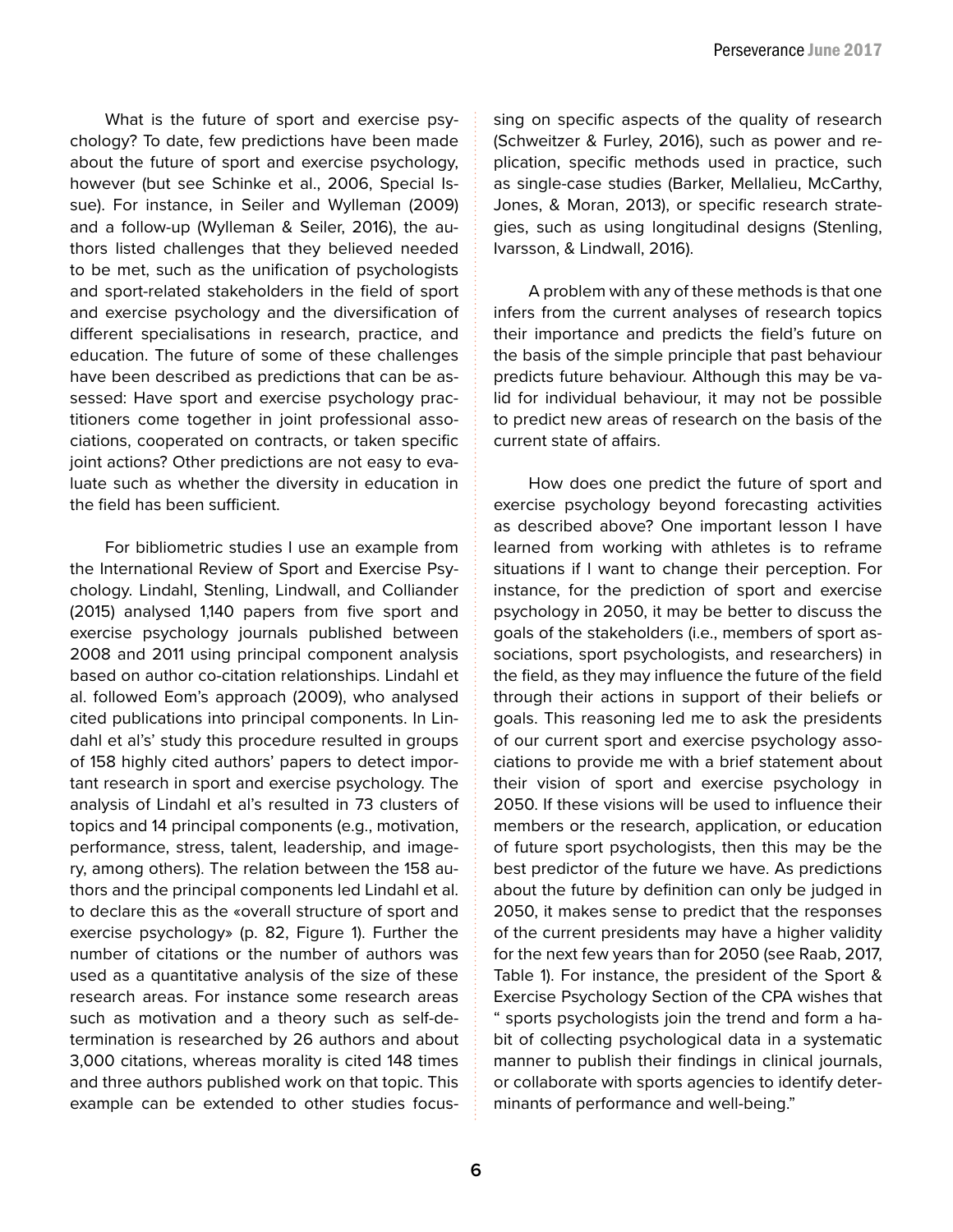I bet at the beginning of this essay that providing sport-psychological training to a World Cup team would make it possible for that team to win against humanoid robots that had just won against such a team without training. I do believe that to win such a bet there must be enormous developments in sport and exercise psychology in relation to science, sport, and society. These changes need to be realized on a structural level as well as by optimizing processes and making changes in society. A bet by default is a prediction of the future with an uncertain outcome. Are we ready to take the challenge?

#### *References*

- Barker, J. B., Mellalieu, S. D., McCarthy, P. J., Jones, M. V., & Moran, A. (2013). A review<br>of single case research in sport psychology 1997-2012: Research trends and<br>future directions. Journal of Applied Sport Psychology
- *Eom, S. (2009). Author co-citation analysis: Quantitative methods for mapping the in- tellectual structure of an academic discipline. Hershey, PA: Information Science Reference.*
- Lindahl, J., Stenling, A., Lindwall, M. & Colliander, C. (2015). Trends and knowledge<br>base in sport and exercise psychology research: a bibliometric review study. In-<br>ternational Review of Sport and Exercise Psychology, 8(
- *Raab, M. (2017). Sport and exercise psychology 2050. German Journal of Sport Sciences, 1-10, DOI 10.1007/s12662-016-0435-y.*
- Schinke, R. J., Hancock D. J., Dubuc, N. G., & Dorsch, K. G. (2006). Looking to the future<br>of sport psychology: An introduction. Athletic Insight, 8, http://www.athleticin-<br>sight.com/Vol8lss3/IntroFuture.htm
- *Schweizer, G., & Furley, P. (2016, iFirst). Reproducible research in sport and exercise psychology: The role of sample sizes. Psychology of Sport & Exercise.*
- *Seiler, R., & Wylleman, P. (2009). FEPSAC's role and position in the past and in the future of sport psychology in Europe. Psychology of Sport and Exercise, 10, 403–409.*
- *Stenling, A., Ivarsson, A. & Lindwall, M. (2016). The only constant is change: Analysing and understanding change in sport and exercise psychology research. Internatio- nal Review of Sport and Exercise Psychology, 10(1), 230-251.*
- Wylleman, P. & Seiler, R. (2016). European Perspective on Sport Psychology. In M.<br>Raab, P. Wylleman, R. Seiler, A.-M. Elbe & A. Hatzegeorgiadis (Eds.), Sport and<br>Exercise Psychology Research (pp. 1-25). Academic Press, San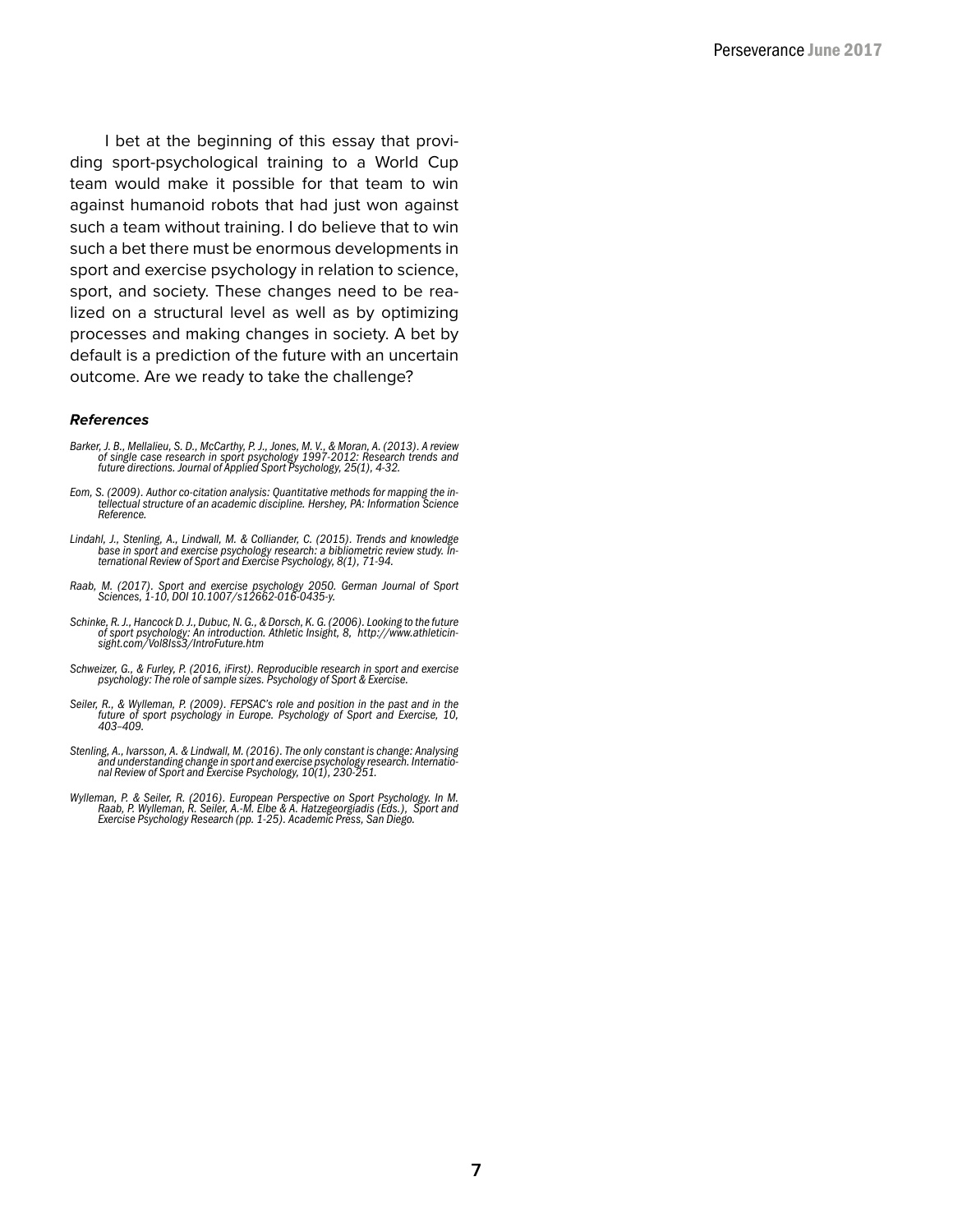# CPA Convention Section Program



# CPSA/CPA Pre-Conference Workshop June 7th, 8:30 – 16h00

*A full day of workshops are planned which will bring together multiple psychology disciplines to gain practical and experiential knowledge for practicing in the field of sport. Participants will gain knowledge from expert sport psychology professionals about three topical issues in sport. The first workshop one will explore perfectionism in sport. The second will explore common issues athletes experience when transitioning out of sport. The third will provide and example of how a mental performance consultant and sport psychologist can work together to enhance performance. Participants will also be invited to attend the business meeting of the Canadian Sport Psychology Association Ontario Region to follow the workshops.*

*9:00 to 11:45am – "Why can't I be perfect?" The role and influence of perfectionism in sport Dr. Lynda Mainwarning along with Panelist: Dr. Heather Wheeler & Dr. Nicole Forrester*

This workshop will provide (a) an overview of the perfectionism literature and the implications for the sport context, (b) several case studies to illustrate the role that perfectionism will play in athletes' performance, (c) a panel of discussants providing a summary for implications in applied practice.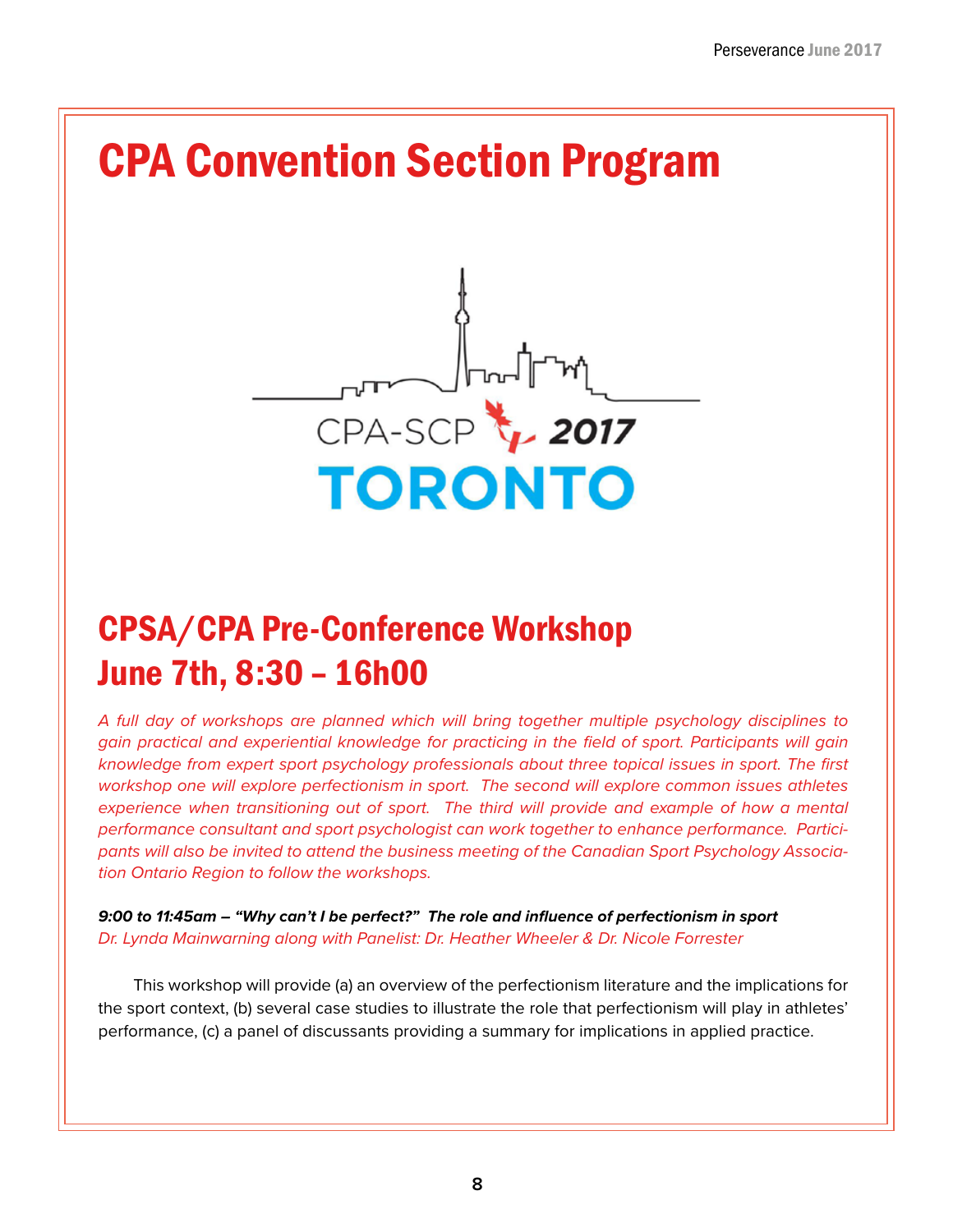#### *11:45 to 1:00pm – Lunch*

#### *1:00 to 2:15pm – Athlete Transition from Sport to Life Dr. Chantale Lussier*

This workshop will provide an overview of obstacles and opportunities for athletes transitioning out of sport. Resources and programs specifically designed to assist athletes in making a successful transition out of sport to a second career will be explored along with providing the sport context that can hinder the athlete.

#### *2:45 to 4:00pm - Common Practice with Athletes: Constructive Double Teaming Dr. Kate Hays & Dr. Judy Goss*

This session will focus on ways a mental performance consultant and a registered psychologist can work together in terms of referral, simultaneous or sequential practice, and follow up. Athletes often present with specific psychological issues that hinder their performance in life and in sport; working together can provide an athlete with skills and strategies that they can apply to sport and life. Being on the same page provides the athlete with greater understanding how their thoughts and behaviours can be changed. Issues of confidentiality and communication, interpersonal boundaries, competence, client values and preferences are addressed.

#### *4:15 to 5:15pm – Canadian Sport Psychology Ontario Regional Meeting*

The meeting is for CPSA members and will discuss CSPA regional initiatives and group sharing. Information on professional member application process and webinars along with networking and business development opportunities.

*Each presenter is a member of the CSPA-ACPS, an applied sport psychology organization aiming to facilitate the development of mental and emotional skills, attitudes, perspectives, strategies, and processes that lead to optimal performance,*  well-being, and personal growth. Stay informed of the CSPA-ACPS activities, such as regular webinars, at **[www.cspa-acps](http://www.cspa-acps.com)**. *com.*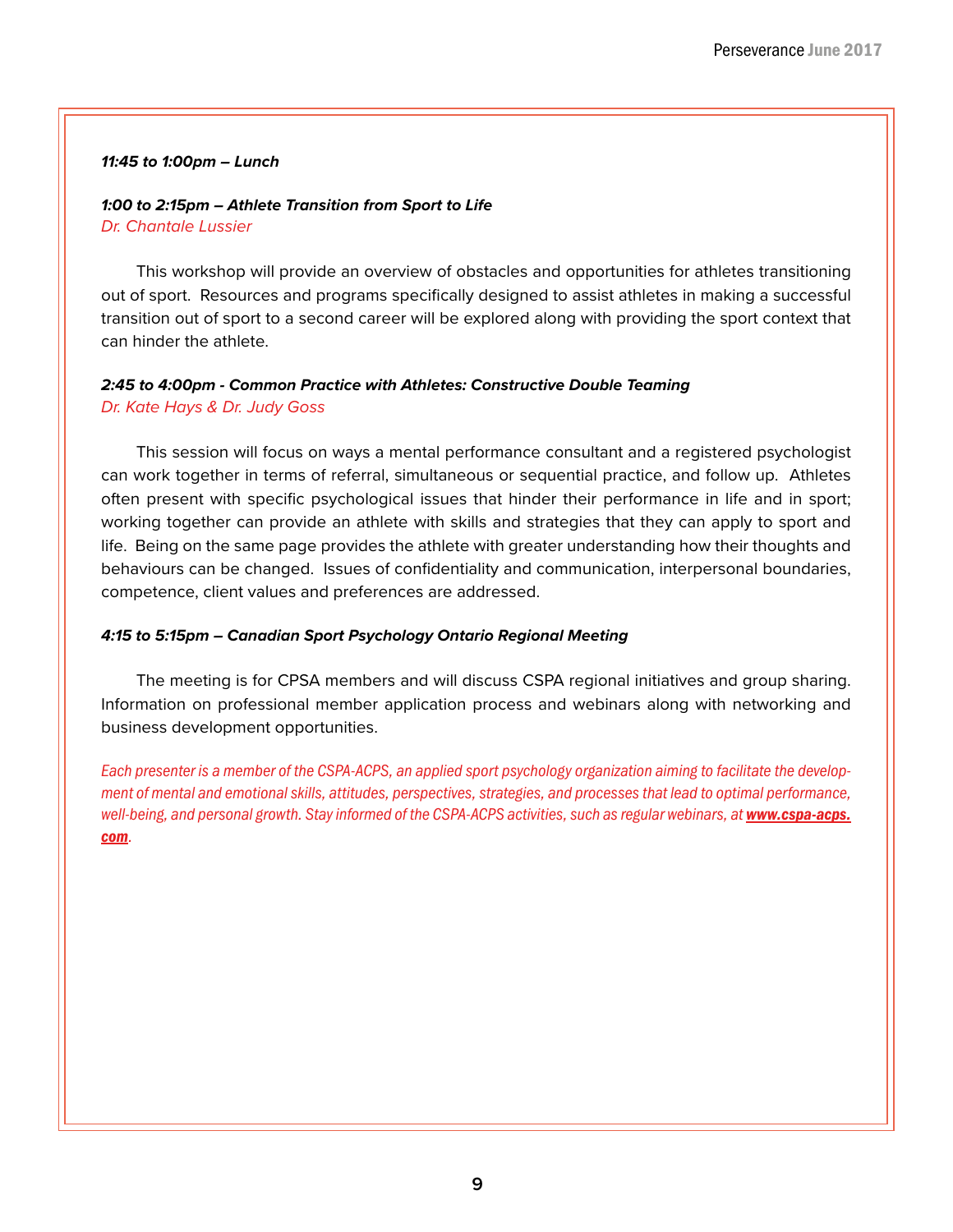# CPA/Section Featured Speaker

Examining the Links Between Exercise, Sedentary Time, Screen Time, and Psychosocial Indicators of Health in Children and Youth



Katie Gunnell, PhD

Approximately 10-20% of Canadian children and youth have a diagnosed mental disorder and these prevalence rates are increasing. Mental disorders and their associated symptoms can cause considerable personal and economic burden. Since many mental disorders or symptoms begin in early childhood, this represents a key period for intervention. For decades, researchers have shown that exercise can have favourable effects on symptoms of mental disorders and can enhance positive psychological health. More recently, with the release of Canada's 24 Hour Movement Guidelines, researchers have recognized that there is an important interplay between exercise and other behaviours that children and youth engage in during a typical day. That is, exercise, sleep, sedentary time, and screen time can interact to effect psychological health in children and youth. In this presentation, I will review research that has been conducted to examine the unique effects of exercise and other behaviours such as screen time, sedentary time, and sleep as factors associated with psychosocial health. I will also present results from my program of research, which has examined reciprocal effects between exercise and psychological health in children and youth. Finally, I will outline limitations of previous work and suggest future avenues of research.

*Dr. Gunnell is a Scientist with the Healthy Active Living and Obesity Research Group (HALO) at the Children's Hospital of Eastern Ontario Research Institute (CHEO-RI) and an Adjunct Professor in the School of Human Kinetics and School of Epidemiology, Public Health and Preventive Medicine at the University of Ottawa. She holds a PhD in Kinesiology with a specialization in Exercise Psychology and a sub-specialization in Measurement, Evaluation, and Research Methodology from the University of British Columbia. Dr. Gunnell serves as an Associate Editor for International Review of Sport and Exercise Psychology. Dr. Gunnell's research focuses on understanding the psychological antecedents and mechanisms related to behaviours such as physical activity and screen time and how those, in turn, impact well-being and ill-being in children and youth. In a second line of research, she examines measurement properties of instruments used to assess psychological variables related to physical activity and screen time.*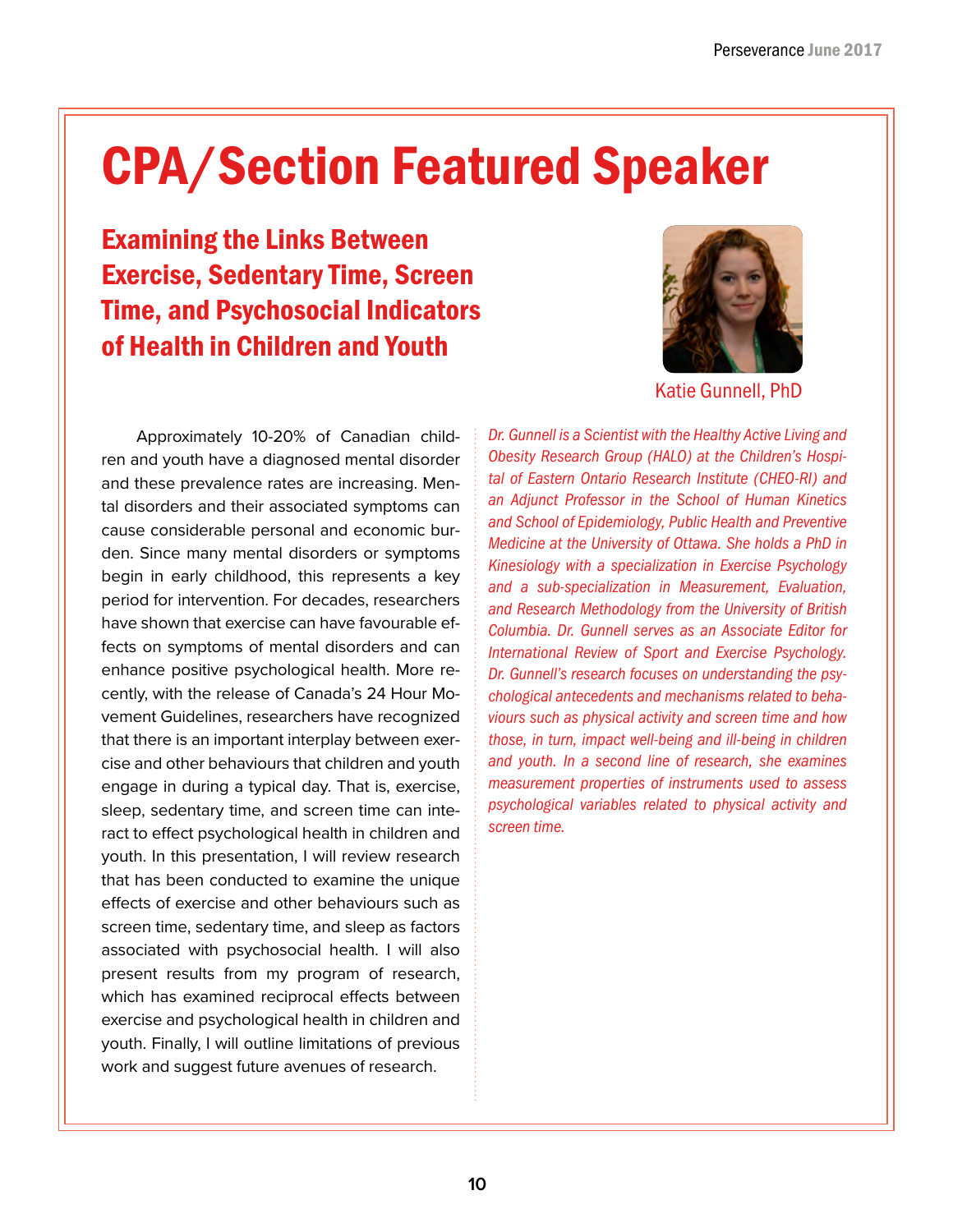# Sport & Exercise Psychology Posters Session G, Salon B/Ballroom, June 10th 13h30-15h

#### *A Break from Social Media : The Relationship Between Social Media, Body Image, & Exercise*

*Alyssa N. Saiphoo & Rebecca Bassett-Gunter Ryerson University & York University*

It has been reliably shown that idealized images of slender, attractive females and tall, muscular men in the mass media have detrimental effects on the body image of female (e.g. (Grabe et al., 2008; Groesz et al., 2002) and male (e.g. Daniel & Bridges, 2010) media consumers. However, a new form of media that could impact body image in a similar way is on the rise - social media. Theorists have proposed that the relationship is unlikely to be a simple one; its likely the case that this relationship is defined by different moderators (Perloff, 2014). A proposed moderator of this relationship is exercise, as there is already a large existing literature suggesting that exercisers generally have better overall body image compared to non-exercisers (Hausenblas & Fallon, 2006). Thus, the present study investigated the relationship between social media use and body image concerns, while examining exercise behaviour as a possible moderator of this relationship. 79 undergraduate students (mean age = 19.4 years, 72% female) were randomized into two groups: an experimental group where participants abstained from using social media for one week, and a control group where participants continued to use social media as usual. Participants completed measures of appearance satisfaction and social physique anxiety (SPA) before and after this experimental manipulation, in order to analyze any changes in body image concerns. Exercise was also measured using the Godin Leisure-Time Exercise Questionnaire. Data was analyzed using a 2 (Condition: social media break vs. control) by 2 (Time: pre vs. post) repeated measures ANOVA. Results suggest that taking a break from social media does not produce changes in body image between pre- and post-experimental manipulation, but that social media use may increase them, F(1, 77) = 4.932, p = .029. Additionally, a stepwise regression analysis was conducted to determine if change in SPA over the week could be predicted by condition and exercise. While condition was a significant predictor (as suggested by our ANOVA results), exercise was not,  $β = .002$ ,  $p = .971$ . Limitations for this study include the lack of ability to fully verify adherence to the social media abstinence, and sampling bias.

#### *Athletes, Gender Roles, and Media Presentation: Do Gender Roles and Media Presentation Impact the Perception of Athletes?*

#### *Evanya Musolino, & Jan D. Cioe University of British Columbia – Okanagan*

Gender roles are said to dictate the type of behaviour that is considered acceptable, appropriate, and desirable for males and females. Given that engagement in sport is a stereotypically male behaviour, it has been suggested that a differential response to athletes occurs as a function of gender. The present study was designed to explore this differential response. Furthermore, the present study sought to examine the impact of media presentation (i.e., sexualized vs. non-sexualized) on subsequent judgments. Participants were recruited using an online forum based website, Reddit, and were randomly assigned to one of six media conditions: mode [written description, written description  $+$  image  $$ non-sexualized, written description + image – sexualized] × athlete's gender [male, female] and asked to respond to a series of questions pertaining to the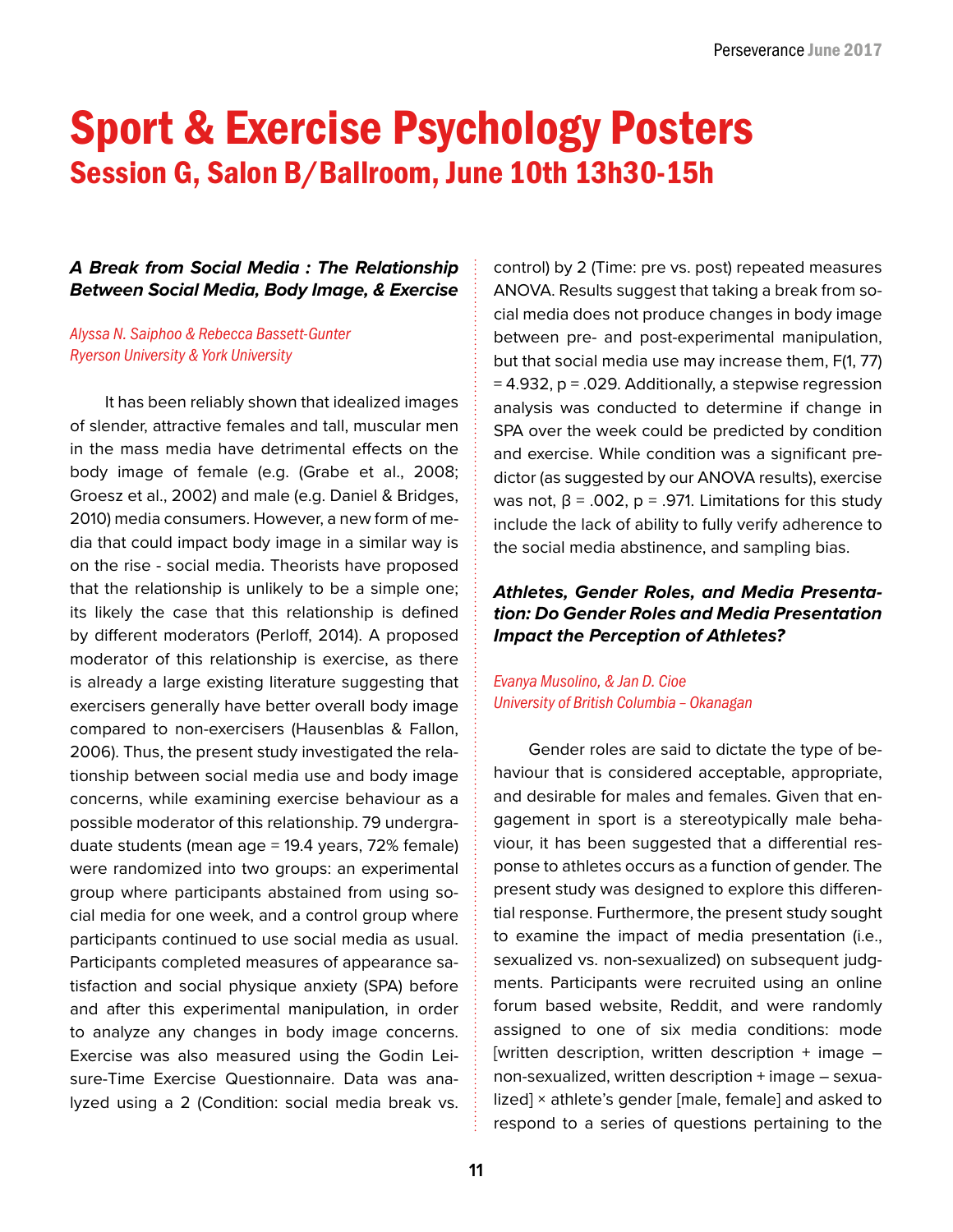sexual experience, intelligence, capability, and athletic competence of the athlete depicted. In general, athletes that were presented in a sexualized manner were perceived as more sexually experienced and less intelligent, a finding that applied to both male and female athletes. This finding suggests that how athletes are presented in mainstream media impacts judgments on unrelated psychological characteristics. The implications of the findings are discussed within the context of objectification theory.

#### *Baseline symptom and cognitive functioning in Midget Hockey players: Does concussion predict symptom report?*

#### *Patricia Arends & Martin Mrazik University of Alberta*

The Sport Concussion Assessment Tool (SCAT) 3 is a standardized clinical tool used for concussion management. This study aimed to test whether the SCAT 3 predicted symptoms reported, cognitive functioning, and balance in a sample of Midget Hockey players who have a history of concussions, in comparison to athletes without a history of concussion. One hundred and forty-five midget hockey athletes (mean age = 13.6) underwent baseline testing with the Sport Concussion Assessment Tool (3rd edition) prior to the start of the 2016 competitive season. The SCAT3 is a standardized clinical tool used for concussion management. Results comparing athletes with a history of concussions ( $n = 50$ ) to athletes without a history of concussion ( $n = 95$ ) indicated no significant difference overall in Total Symptom report t (1, 143) = 1.70, p = 0.09. However, significant differences were noted on specific symptoms including irritability ( $p =$ .005) and balance problems ( $p = 0.02$ ). Correlational analysis suggested significant positive relationships (p < .05) between variables including prior history of concussion, migraine/headaches, learning disability and mood disorder. The multiple regression analysis with all four predictors produced  $R^2$  = .231, F(4, 140) =

10.50 p < .001. In contrast, regression analyses were not significant ( $p > 0.05$ ) for predicting cognitive functioning and balance. In conclusion, Minor hockey players with a history of concussions demonstrated few differences from non concussed peers. History of mood disorders and learning disabilities were significant predictors of high Symptom Severity scores on the SCAT 3, while other variables including a history of concussion and migraine headaches were not. Although history of concussion has been linked to increased symptom report, results suggest other variables should be considered and further research is needed with clinical and non-clinical samples.

#### *Career Counselling for Athletes: Pre-emptive Planning for Sport Termination*

#### *Samantha Stewart & José F. Domene University of New Brunswick*

Sport career termination is a normative and inevitable transition for athletes. Its predictability creates an opportunity to prepare athletes in advance for this event (Stambulova, Alfermann, Statler, & Côté, 2009). Research on career transitions in sport has been growing over the past three decades; investigating the psychological, emotional, social, and physical consequences of termination as well as the variables that influence the quality of athletes' transition out of sport (Park, Lavallee, & Tod, 2012). Research has demonstrated that athletes are a special population with specific career counselling needs, which requires proactive outreach steps from practitioners (Shurts & Shoffner, 2004; Martens & Lee, 1998). This systematic literature review presents major existing research findings on athletic career transitions and recommendations for applied sport psychology practitioners working with individuals at the end of their athletic career. Pre-emptive planning with athletes before the sport termination process will help mitigate negative consequences and improve the quality of the transition from competition to retirement.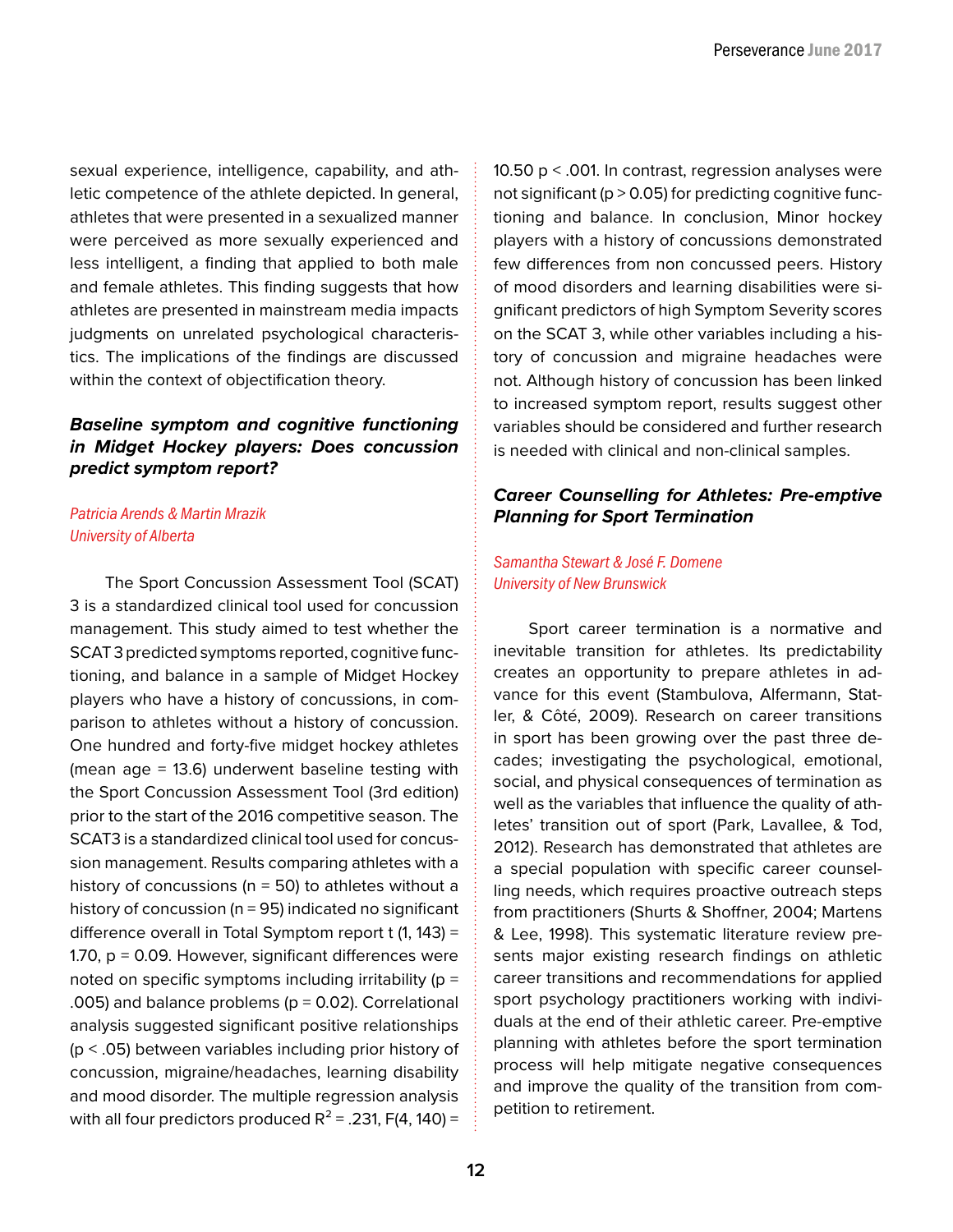#### *Obligatory Exercise and Perfectionism in Health and Non-Health University Program Majors*

#### *Shakira Mohammed & Chantal Arpin-Cribbie Laurentian University*

Obligatory exercise and perfectionistic tendencies have both been identified as prevalent concerns in post-secondary students. Furthermore, previous research confirms the strong association between trait perfectionism and obligatory exercise. However, little research has considered the influence of university major on these maladaptive tendencies. The current study aimed to examine trait perfectionism, perfectionistic cognitions, and obligatory exercise behaviours in university students majoring in health science programs (e.g. Kinesiology, Sports Psychology) and those not majoring in such programs (e.g. Psychology, Sociology). Female university students  $(n = 39$  health,  $n = 47$  non-health) completed the Multidimensional Perfectionism Scale, Perfectionistic Cognitions Inventory, Obligatory Exercise Questionnaire and Godin Leisure-Time Exercise Questionnaire. The results indicated that students enrolled in health-based programs experienced a higher degree of trait perfectionism, perfectionistic thoughts, and obligatory exercise behaviours than those in non-health-based programs. These findings suggest that students in health-based university programs may be at heightened risk for obligatory exercise and perfectionistic tendencies. Future research should further examine this subsample to better understand the propensity for perfectionism and obligatory exercise behaviours, and the associated consequences.

#### *Personality Traits in Women's Rugby Player Positions*

*Angelina MacLellan, Hayley Russell, Laura Sevigny (presenting) & Margo Watt Saint Francis Xavier University*

Personality traits predict many important outcomes for individuals (e.g., happiness, health), dyads (e.g., relationship commitment), groups (e.g., team cohesion) and society (e.g., criminal behaviour) (see Allen et al., 2013). Sports teams' performance also can be influenced by the personality of its team members (Beauchamp et al., 2007). Few studies have examined the five-factor model of personality (McCrae & Costa, 2008) in relation to sports. Early research with other models found differences between team and individual sport athletes but different positions (player roles) on a sports team often require different behaviours that may be more or less suited to persons with particular personality characteristics. The present study sought to investigate personality traits in positional play among women rugby players. Women's rugby is one of the fastest growing sports in Canada but has garnered very little research attention; one exception being a recent study conducted in our lab (McNeill et al., 2015). Preliminary data includes 242 participants derived largely from Canadian Interuniversity Sport (CIS) teams; Mage = 20.81 years; (SD=3.24); 80% Euro-Canadian; 54% forward positions. Research in this area holds potential practical and theoretical value.

#### *The associations between physical self-discrepancies and social physique anxiety among young adults*

#### *Shauna Solomon-Krakus, Catherine M. Sabiston & Eva Pila University of Toronto*

Little research has examined actual-ideal physical self-discrepancies (PSD) beyond body weight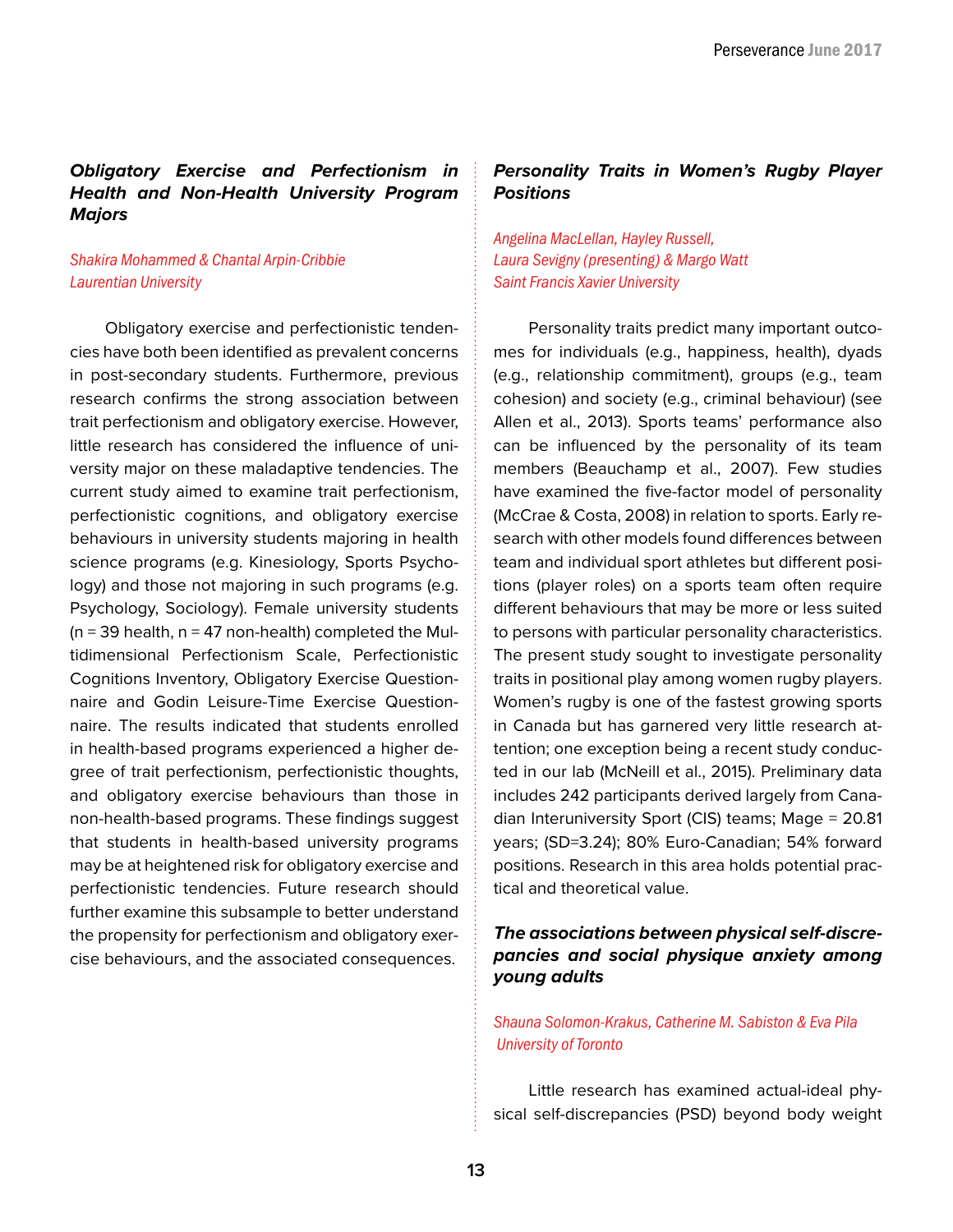and shape. The present study examined whether actual-ideal PSD related to physical strength, attractiveness, thinness, confidence in physical abilities, and fitness were predictors of social physical anxiety (SPA) among 237 young adults (69% female; Mage=19.21, SD=2.11). Polynomial regression analysis with response surface methods was used to examine the (dis)agreement and the degree of discrepancy between actual-ideal PSD and SPA. Age, sex, and ethnicity were entered as covariates in all analyses. One significant convex curvilinear relationship was found between the agreement in actual and ideal confidence scores and SPA (p=.01). SPA increased more sharply as the degrees of the discrepancies between actual-ideal thinness (p=.002) and actual-ideal fitness (p=.007) scores increased. SPA was higher when ideal scores on attractiveness, thinness, confidence, and fitness were higher than actual scores (p=.001 to .02). Based on these findings, PSD beyond body shape and weight are associated with negative physique-related outcomes among young adults. These findings highlight the need for intervention and prevention efforts to incorporate more diverse indices of the physical self.

#### *The Development and Validation of a New Measure of School-Sport Balance among Adolescent-Athletes*

#### *Amélie Morinville & Dave Miranda University of Ottawa*

Competitive adolescent-athletes must balance conflicting life-domains. The notion of balance has been extensively studied among adults. However, it has yet to be examined more thoroughly with adolescent-athletes. The purpose of this study is to develop and validate a new psychometric measure of adolescent-athletes' perception on how they conciliate their school and sport demands: The School-Sport Balance Scale (SSBS). An initial pool of 54-items was created based on theoretical and practical mea-

ning, as well as carefully reviewing the current literature for similar constructs to balance. The SSBS contains four subscales: 1) school-sport conflict; 2) sport-school conflict; 3) school-sport facilitation; and 4) sport-school facilitation. Participants were asked to rate items about their perceptions of school-sport balance on a 5-point Likert-type scale. A sample of 144 university athletes (M=19.02; SD=.94) completed this SSBS. Reliability (Cronbach's alpha) was satisfactory across all items and subscales (.90 to .94). EFA showed that the SSBS has a potential four-factor structure and loadings of items ranged from .42 to .83. These results provide preliminary support for the internal consistency and factory validity of this scale. Hence, these encouraging results show the importance of further developing this scale to increase our understanding of adolescent-athletes' perceptions of school-sport balance.

#### *The power of rich description: A scoping review of sports related concussion research employing qualitative methodological design*

#### *Daryl Stephenson & Jeff D. Holmes Western University*

Concussions have been the focus of a steadily increasing volume of research. The vast majority of this research is, however, quantitative in nature – despite the important contributions that qualitative inquiry might make to our understandings of the impact of concussion. In an effort to summarize the contributions that qualitative research has made to our understanding of sport-related concussions, a scoping review was conducted using Arksey and O'Malley's (2005) methodological framework. Data from 28 studies that fit the inclusion criteria of the study were extracted and analyzed. Although the perspectives from multiple stakeholders were represented in the literature (e.g., coaches, clinicians, parents, and trainers), the majority of research focused on the experiences of the athletes themselves. Se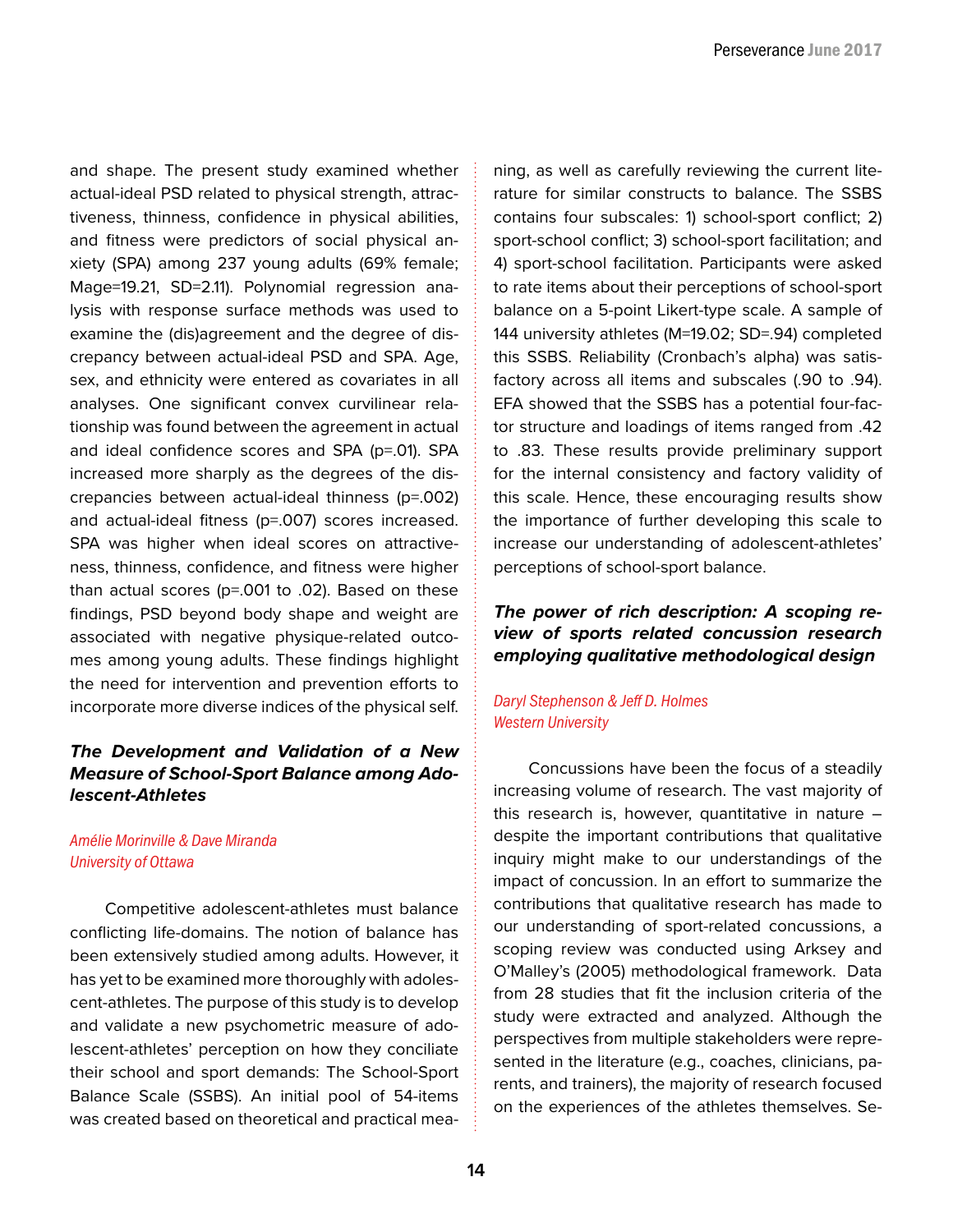veral themes were identified, including: media portrayals and social perceptions of concussions; barriers to concussion disclosure; coping strategies; and the importance of social relationships for developing and sharing concussion knowledge. This review offers evidence to suggest that factors associated with concussion reduction, reporting, and management are sufficiently complex as to require the richness of detail evoked by qualitative research design. Directions for further research, practice, and policy in the field of sport-related concussion injury will be discussed.

#### Roundtable on Thursday, June 8, 10:45am - 11:45am

*Can applied positive psychology enrich sport psychology? Exploring the feasibility of a possible-selves group intervention with Canadian athletes*

#### *Zarina Giannone University of British Columbia*

Success in high-performance sport is often contingent on athletes' abilities to identify and capitalize on personal strengths. Positive psychology, a new scientific area which has emerged within the broader field of psychology, attends to the study of human strengths, positive emotions, well-being, and future possibilities. Early, yet promising, research has suggested that applied positive psychology facilitates improved functioning with athlete populations; however, the role of athletic identity in moderating these outcomes has yet to be addressed in the scholarly literature. A new positive psychology group intervention was developed (Kealy, 2016) which utilizes possible selves theory, a framework which embodies the positive psychological approach to health and wellness, underscoring the role of identity and positive possibility in creating future and adaptive cognitive representations of the self. Possible selves are thought to link identity and motivation, while guiding future action and responses to life stressors. The purpose of this conversation session is to discuss the feasibility of this intervention with athletes, the influence of athletic identity on possible selves, and the integration of applied positive psychology with sport psychology in a Canadian context. Feasibility data will also be integrated and used to stimulate discussion among conversation participants.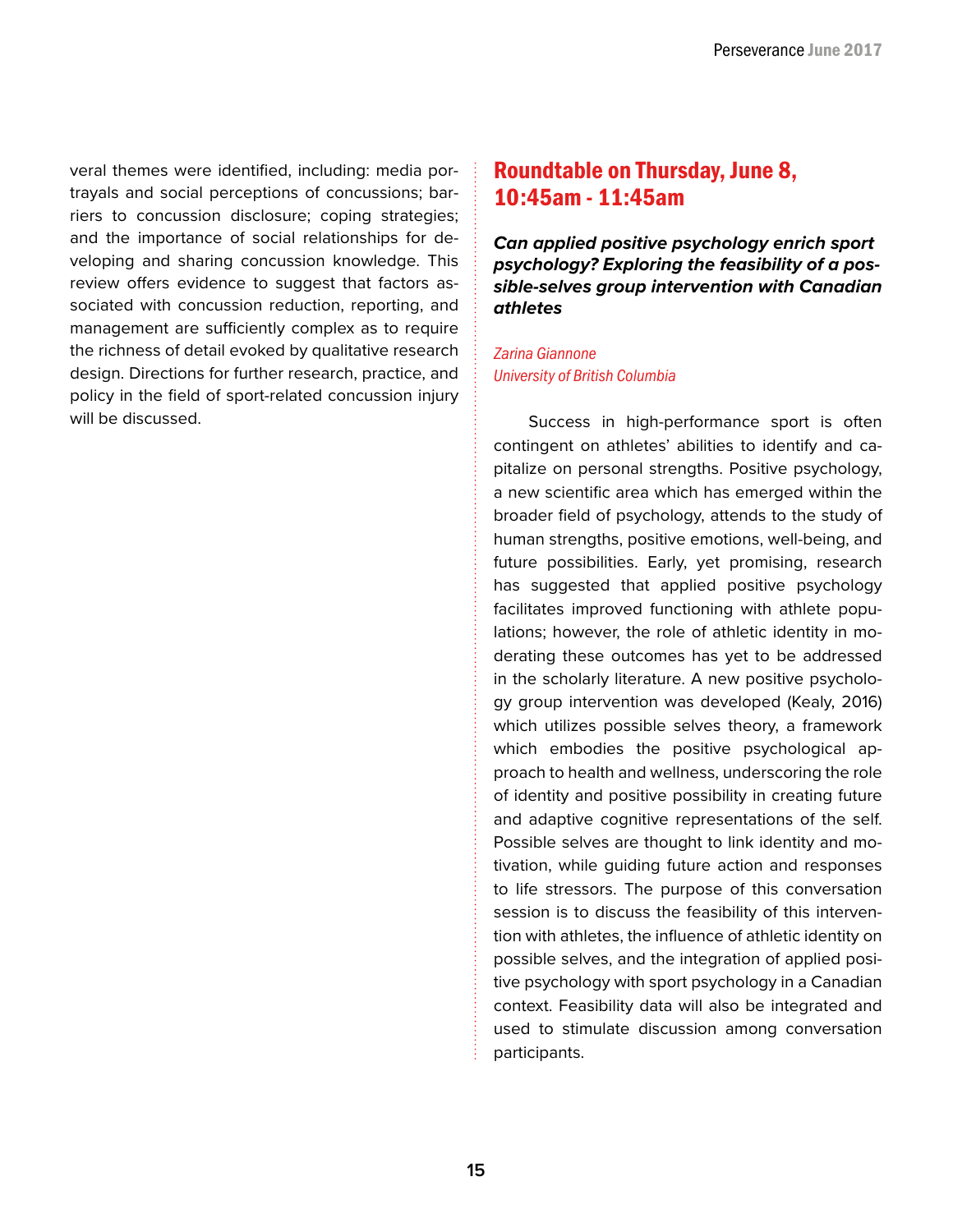

The Canadian Sport Psychology Association (CSPA) is a professional organization that includes both Mental Performance Consultants (MPCs) and Psychologists who have coursework and supervised experience in applied sport psychology consulting.

The vision of the organization is : LEADING EXCELLENCE IN SPORT PSYCHOLOGY PRAC-TICE: ONE INDIVIDUAL, ONE TEAM, ONE COMMUNITY AT A TIME.

a) Our people: Passionate mental performance consultants and registered psychologists creating positive change.

b) Our profession: Dedicated empirically-based organization driving advocacy and governance of sport psychology through education and innovation.

c) Our community: Inspiring, developing and sustaining healthy cultures of excellence.

It is governed by a Managing Council that includes regional representatives that work diligently to support members within their respective regions.

The CSPA hosts two webinars annually to assist with applied sport psychology consulting, and publishes bi-annual newsletters. A Young Professional's award is given each year at the Annual General Meeting.

We have student, professional and academic members. The latter is a new membership category open to professors who practice primarily within the context of their academic role.

For more information on the CSPA, please visit our website at : **<https://www.cspa-acps.com>**.

Sincerely,

Dr. Adrienne Leslie-Toogood, Chair of the Canadian Sport Psychology Association

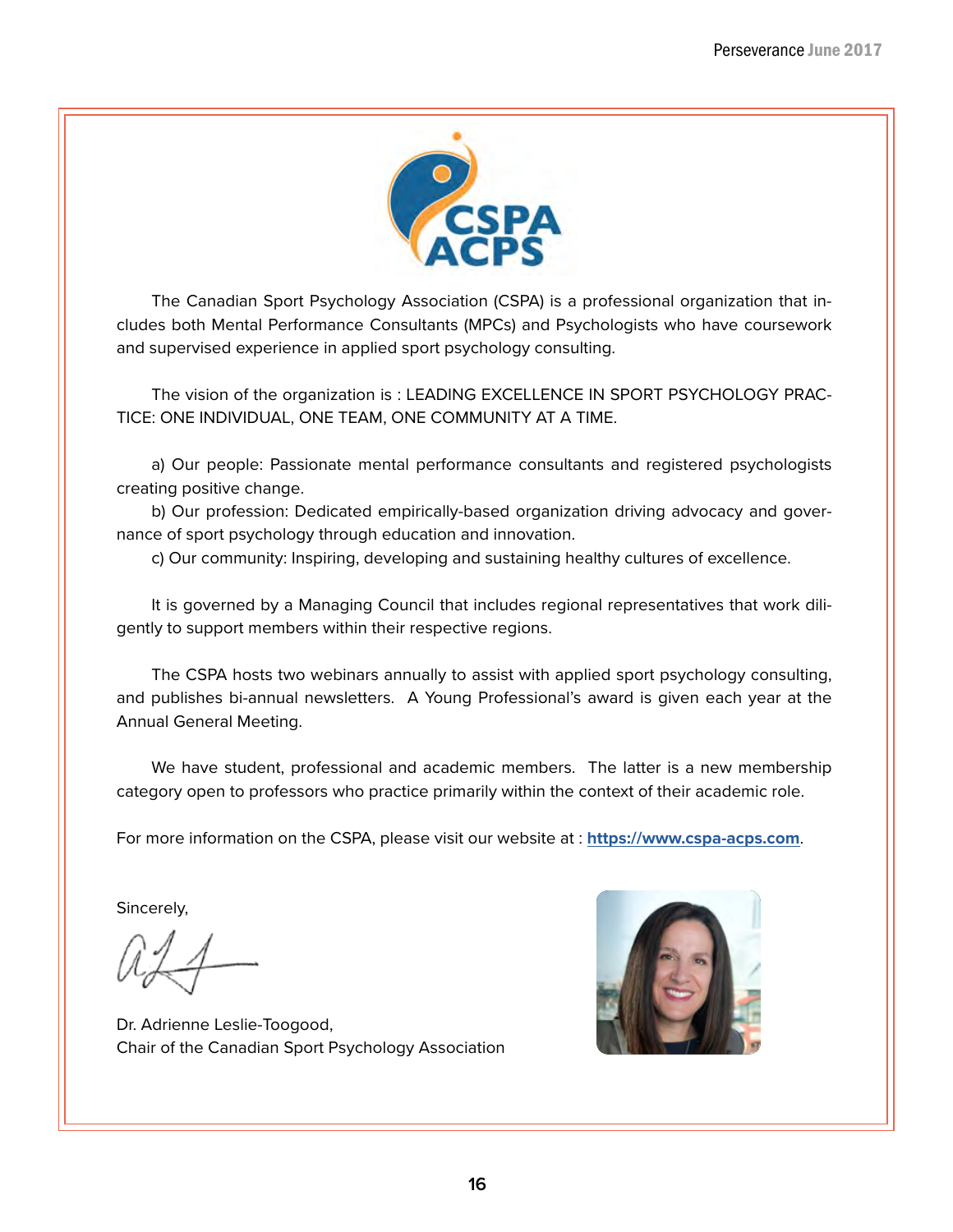# Clinical Spotlight When Athletes Want to Get Rid of Anxiety and Doubt

*Dr. Chris Friesen, BCN Director, Friesen Sport & Performance Psychology*

*Dr. Chris Friesen, Ph.D., C.Psych., is a clinical psychologist and neuropsychologist who has always been fascinated by how people become successful. He works with national/Olympic, and up-and-coming elite athletes, as well as other high achievers such as professionals, entrepreneurs, executives, academics, and writers, achieve their personal and professional potential. He is currently director of Friesen Sport & Performance Psychology (FriesenPerformance.com) and Niagara Neuropsychology (NiagaraNeuropsychology.com). He has held contract faculty positions for the psychology departments of York University and the University of Guelph where he taught courses in psychological assessment and measurement. He has been an invited reviewer for the APA's journal Psychological Assessment and in 2017 he was the invited guest editor for the CPA's national magazine, Psynopsis, for a special issue focusing on concussions, titled The Role of Psychology in the "Concussion Crisis". He is also is a contributor to Success Magazine and author of ACHIEVE: Find Out Who You Are, What You Really Want, And How To Make It Happen.*

Athletes and other top performers often come to see sport psychologists in hopes of reducing performance anxiety and to increasing their confidence. They often state they want to get rid of their anxiety and doubting thoughts. Many report they have tried positive affirmations, disputing or suppressing their negative thoughts, or visualizing successful outcomes. After all, this is what many coaches and popular

self-help books tell them they should do.

Unfortunately, they often find that many of these strategies simply do not work. If they did, of course, they likely would not be seeking the services of a sport and performance psychologist. Ironically, when they do what the self-help books or their coaches recommend they do and it doesn't work, their confidence tends to plummet further and their anxiety increases. Let's briefly examine each of these common strategies used by athletes in a little more detail.

Although there is good research on the benefits of cue-words, particularly during competition and training, there is some research that has found that positive self-statements do not work so well. Research by Joanne Wood, Ph.D., and her colleagues has shown that repeating positive self-statements may mildly benefit those who already have high self-esteem by making them feel slightly better [see Wood, Perunovic, & Lee, 2009). However, their research found it had the opposite effect for those whose self-esteem was not high or just average. When those with lower self-esteem practiced positive self-statements, their moods in fact worsened. On the other hand, when those with low self-esteem were allowed to think negative thoughts, their moods improved!

Although these findings run counter to much self-help folklore, they are in line with the research coming out of many of the "Third Wave" psycholo-

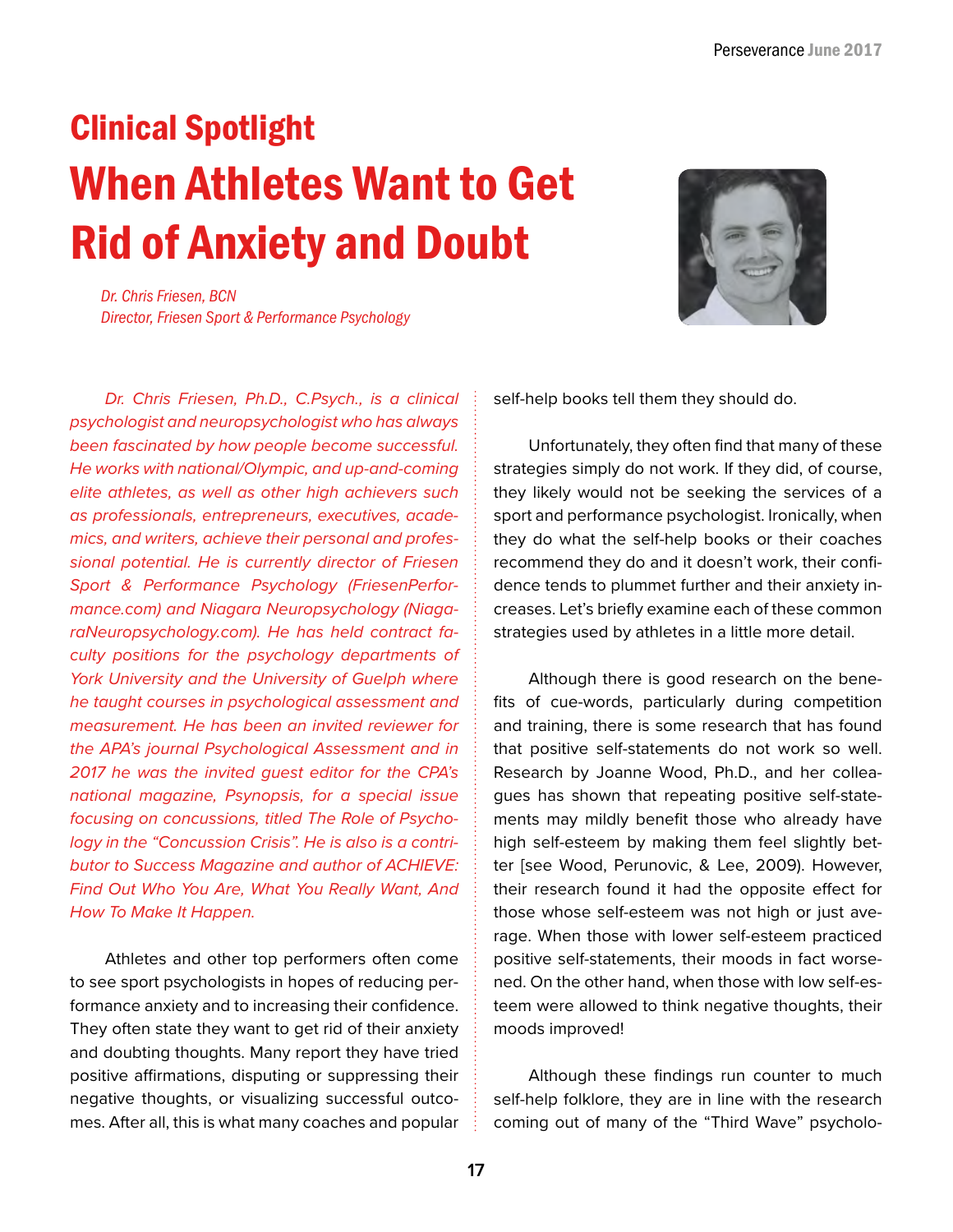gical treatments such as Acceptance and Commitment Therapy/Training and other mindfulness-based approaches. Such research has repeatedly demonstrated that suppressing, disputing, or trying to replace negative thoughts with more realistic or positive thoughts may not be as necessary as previously believed [see Longmore & Worrell, 2007). Such research suggests trying to dispute, suppress, or eliminate negative thoughts and feelings may even be fruitless. Rather, this research suggests it may be better to drop the struggle and accept negative thoughts and feelings for what they truly are; normal processes that should be allowed to come and go on their own.

Another common recommendation from the self-help literature is that we have to think positively or believe in ourselves before we take action. The problem is thinking positively or trying to convince ourselves we can do something often takes a significant amount of time and effort and may not work at all. I often tell athletes in my practice that self-efficacy develops much faster AFTER we take action, NOT BEFORE. Our minds are not easily persuaded by our attempts to convince them! But our minds quickly learn from experience. I tell them that the fastest way to increase confidence and self-efficacy is to DO what their doubting thoughts tell them that they cannot do. This approach is more lasting as our minds easily forget arguments, but do not easily forget experiences.

I have found it is more helpful to explain to the athlete that they are always going to have at least some self-doubts. Why? Because that is what our brains were designed to do. Our brains have evolved to protect us. I tell them that even the most successful athletes have doubting thoughts. It feels uncomfortable, but it is the way our brains are hardwired. I also emphasize that having some self-doubt is a good thing because it motivates us to avoid danger and to improve.

To facilitate this I often ask the athlete to ima-

gine they are preparing for the biggest competition in their life. I ask them whether they think it would be better if, in the weeks and months leading up to the event, they had no self-doubt.

Some athletes may at first glance say yes, but the real answer is no. I ask them to imagine how motivated they will be to wake up at 5:30 AM to train or how motivated they will be to keep pushing themselves when they get tired during training if they have no self-doubt. They realize that having few doubts can make them complacent. They realize their motivation may drop. They realize that with little selfdoubt, they are more likely to underprepare for and underestimate their competition. This leads to a productive discussion of how self-doubt is a good thing. They cannot fully eliminate it. They can capitalize on what it offers them, however; the motivation to keep pushing forward.

Similarly, one of the first things I convey to athletes is that *IT'S NORMAL TO FEEL ANXIOUS* in performance situations. Some of the biggest misconceptions high performers often have when they consult with me are that top performers:

- Don't feel anxious in high-performance situations
- Perform best with no anxiety

These, of course, are both false. As the Yerkes-Dodson Law clearly demonstrates, we need a moderate level of anxiety to perform at our best. As I'm sure you know, too much anxiety or activation leads to underperformance. But not enough is just as detrimental. How much anxiety is ideal will depend on the performance situation. A golfer about to putt for a tournament win and an Olympic weightlifter going for a world record-breaking lift will have different thresholds for "moderate" anxiety/activation. But make no mistake; anxiety or activation can be the athlete's best weapon in high-performance situations. The psychic and physical energy this state produces can lead to amazing performances.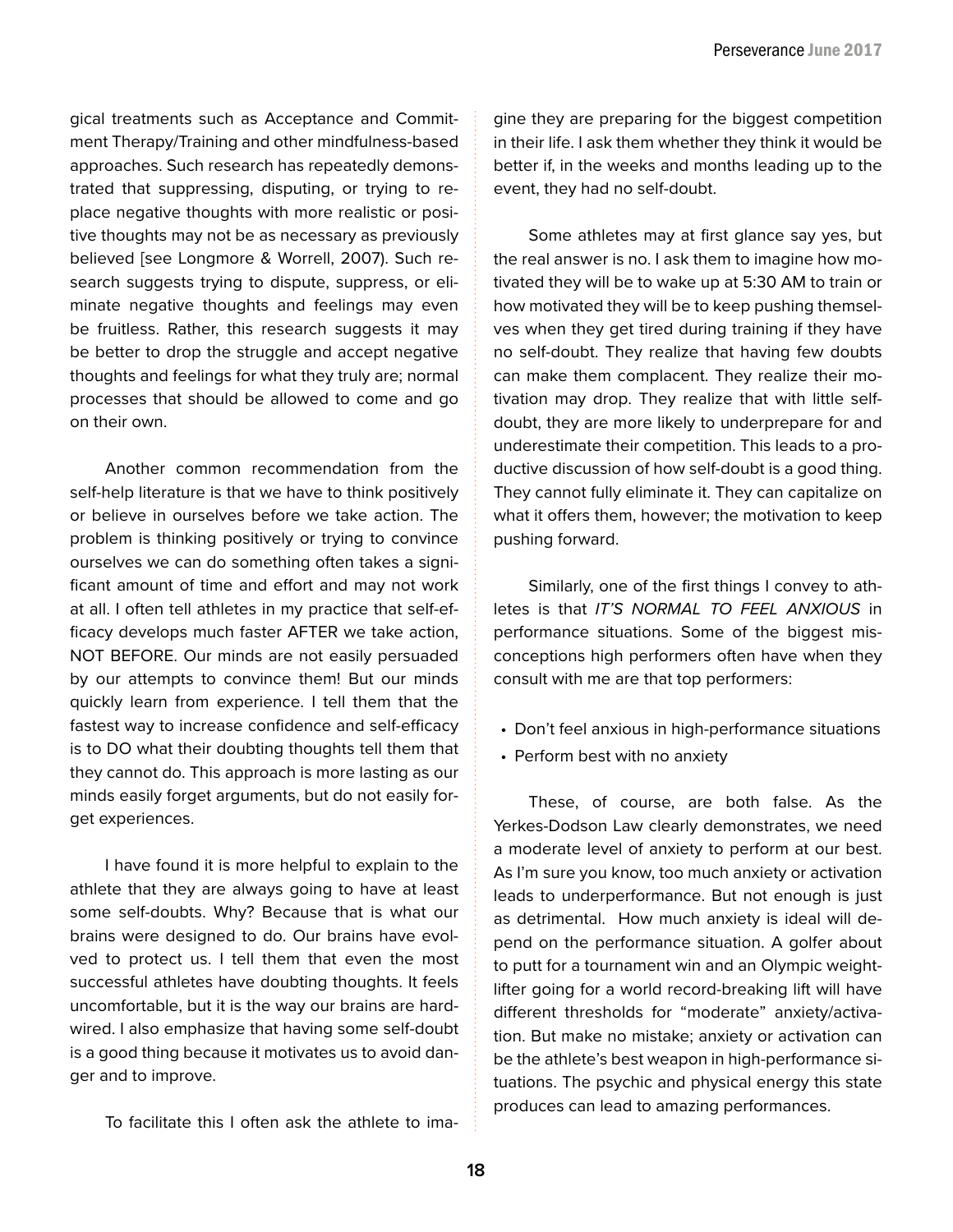I often recommend to the athlete that the next time they are in a performance situation and are feeling anxious, they should welcome their anxiety with open arms.

Lastly, many athletes report they visualize themselves reaching their goals. This is a good start but visualizing success on its own may not be ideal. NYU research psychologist Gabriele Oettingen, Ph.D. and her colleagues have done a lot of research on how to most effectively use imagery for goal achievement, particularly in the areas of health, career/academics, and interpersonal relationships. I have found Oettingen's findings applicable to athletes as well. Her research focuses on Mental Contrasting with Implementation Intentions. What she found is that imagery is best done in a particular order that makes up the acronym, WOOP. WOOP refers to Wish, Outcome, Obstacles, and Plan (this last part is also known as "if-then-planning"). Generally, I have the athlete do the following:

- Wish –bring to mind the goal they wish to accomplish.
- Outcome –take a few moments to imagine the best, most positive outcomes that would result from accomplishing their goal, such as how fulfilling achieving the outcome will make them feel.
- Obstacles –take a few moments to really imagine and identify the personal obstacles that could prevent them from accomplishing their goal.
- Plan –make "if-then Plans". In other words, vividly imagine what specific actions they can take to overcome the obstacles identified in the previous step. Then mentally rehearse or write down those actions in the form of "If X, then I will do Y".

These steps can be used for something that will happen in a few moments (e.g., what to do if losing a competition or match), take place many times per week (e.g., difficulty getting motivated to train first thing in the morning), or will happen at some point in the far future (e.g., how to handle nerves at an international tournament).

You can learn more about the research behind the WOOP method in Oettingen's book, Rethinking Positive Thinking: Inside the New Science of Motivation or from her website: **[www.woopmylife.org](http://www.woopmylife.org)**.

Our job as sport psychologists and mental skills coaches is to be able to offer the athletes, teams, and coaches we work with something beyond the folklore and commonly held ideas of what athletes should and should not be doing to improve their performances and lives. Staying abreast not only of the scientific literature within sport and performance psychology, but also in related fields such as clinical psychology, personality psychology, social psychology, psychophysiology, and cognitive neuroscience will better allow us to make a significant difference in the lives of those we work with.

*You can find Dr Friesen's book, "ACHIEVE: Find Out Who You Are, What You Really Want, And How To Make It Happen", on Amazon.ca in Kindle, paperback, and audio (via Audible.com) formats.*



#### *References*

- *Friesen, C. (2015). ACHIEVE: Find Out Who You Are, What You Really Want, And How To Make It Happen. Grimsby, ON: Five Factor Press.*
- *Longmore, R. J. & Worrell, M. (2007). Do we need to challenge thoughts in cognitive behavior therapy? Clinical Psychology Review, 27, 173–187.*
- *Oettingen, G. (2014). Rethinking positive thinking: Inside the new science of motiva- tion. New York: Penguin Random House.*
- *Wood, J. V., Perunovic, W. Q. E., & Lee, J. W. (2009). Positive self-statements: Power for some, peril for others. Psychological Science, 20(7), 860-866.*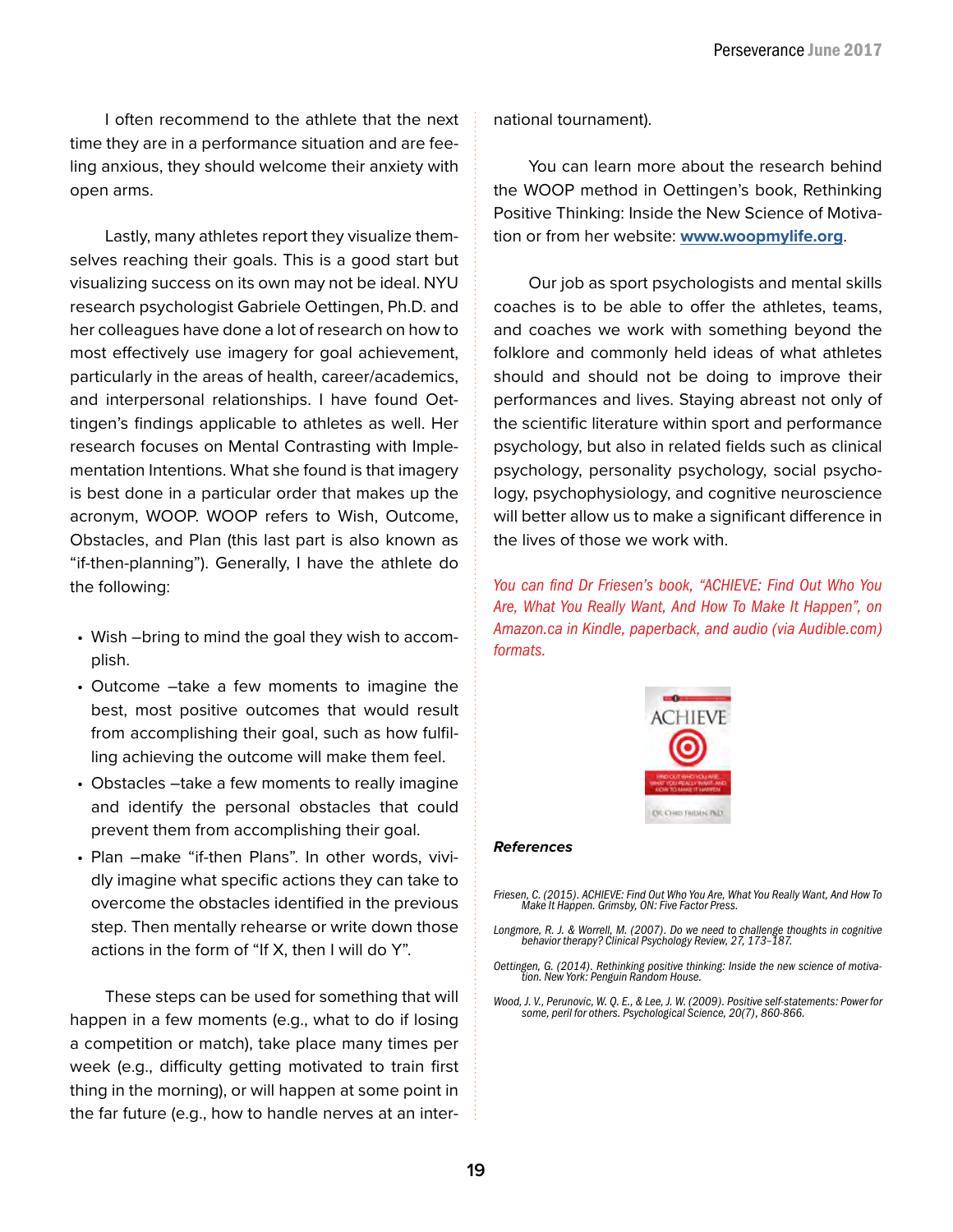



# 10-14 JULY 2017 WWW.ISSP2017.COM

**Integrating Science and Practice** through Multicultural Bridges **Gender and Social Equality**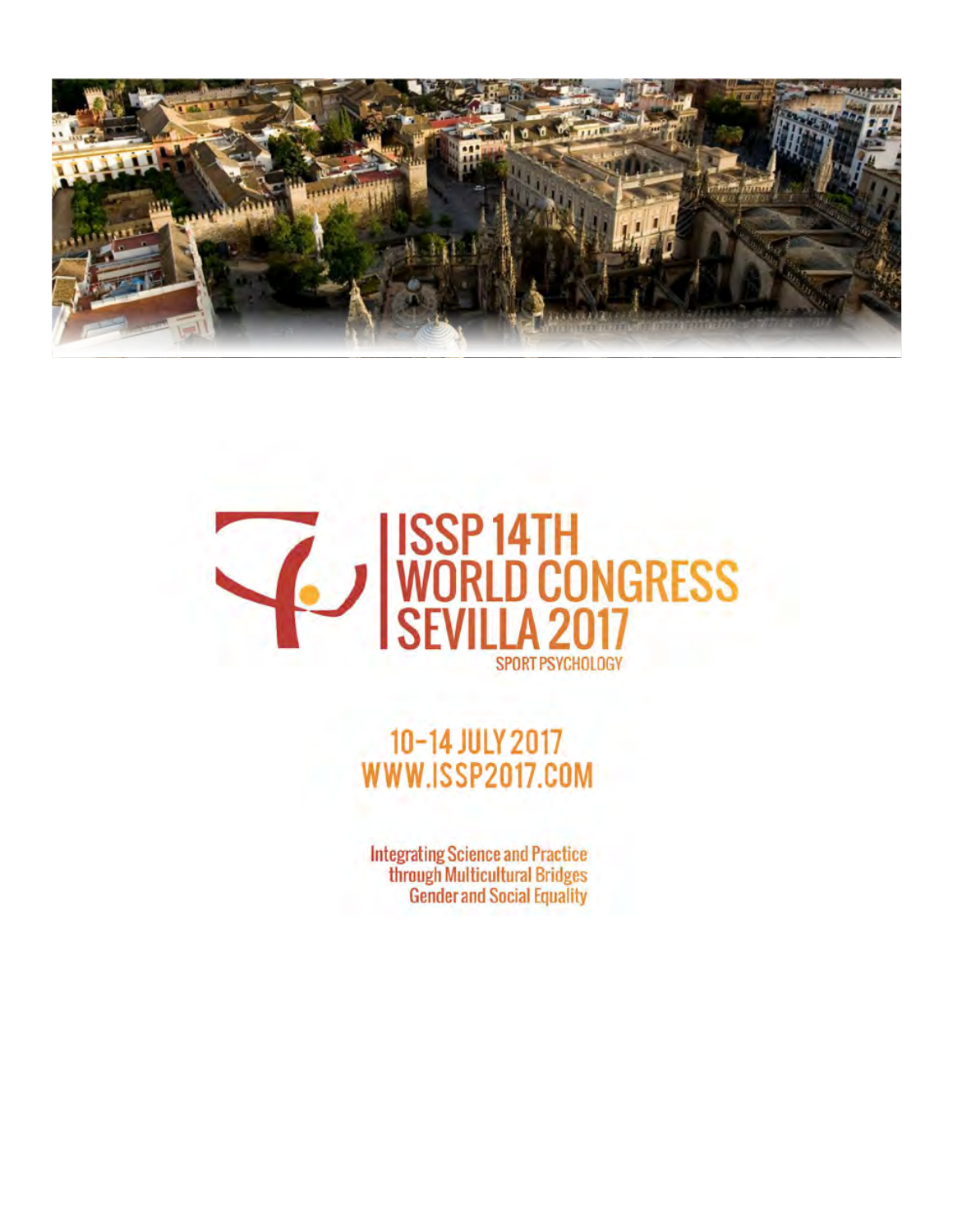# Research Spotlight

*Having one's research published in peer-reviewed journals is a major accomplishment, but reaching out*  to the professional audience while it is still fresh can be a whole different challenge. We find that it is our duty and privilege as a CPA Section to promote the research of our members and relay it to the clinicians who will *apply it. We hope to showcase in every issue of Perseverance at least two new articles authored or co-authored by Section members in peer-reviewed journals. Clinical cases studies are also welcome and may be featured in our Clinical Spotlight Column. Active members are invited to present a 1-2 pages synthesis of their research with the opportunity to discuss additional concepts.* 

#### *"I'll do anything to maintain my health": How women aged 65 to 94 perceive, experience, and cope with their aging bodies*

*Erica Bennett1 , Laura Hurd Clarke1 , Kent Kowalski2 , Peter Crocker1 1 The University of British Columbia 2 The University of Saskatchewan* 

*Bennett, E. V., Hurd Clarke, L., Kowalski, K., & Crocker, P. R. E. (2017). "I'll do anything to maintain my health": How women aged 65 to 94 perceive, experience, and cope with their aging bodies. Body Image, 21, 71-80.* 

As we age, our bodies changes. Whether it is the loss of mobility, chronic conditions, or the onset of wrinkles, sagging skin, greying hair, and weight gain, the physical changes accompanying aging can be challenging to navigate. For women living in the Western world, aging-related body changes are experienced within a culture that emphasizes youthfulness, physically fitness, and health (Grogan, 2016). Women may therefore cope with their aging bodies by engaging in physical activity and healthy eating to maintain their health (Bailey, Cline, & Gammage, 2016), by using aesthetic strategies to retain their femininity and youthfulness (Hurd Clarke & Griffin, 2007), and by lowering their expectations in the physical domain as they age (Webster & Tiggemann, 2003). While aging body-related changes may be challenging, self-compassion could be an effective resource to cope with the aging process (Allen, Goldwasser, & Leary, 2012). Self-compassion (Neff, 2003)

is a positive self-attitude comprised of three components: (a) self-kindness – being kind and non-judgmental towards oneself when facing challenges; (b) common humanity –perceiving one's imperfections and difficulties as part of the shared human experience; and (c) mindfulness – a balanced awareness of difficult cognitions where emotional difficulties are not ignored yet not overly identified with.

Building on this foundation, the primary purpose of this study was to explore the interrelated cognitions, emotions, and behaviours involved in older women's management of the demands associated with changes to their body's appearance, functionality, and health. A secondary purpose was to examine the women's experiences of self-compassion, and their perceptions of its utility as a resource in the face of aging body-related changes.

#### *Methods*

Two semi-structured interviews were conducted with 21 physically active women aged 65 to 94. Because physical activity participation may influence body-related experiences (Bailey et al., 2016), we spoke to women who were physically active. Participants were asked open-ended questions about their body perceptions, experiences, and management. They were also introduced to the construct of self-compassion, and asked to comment on the potential usefulness of self-compassion as a resource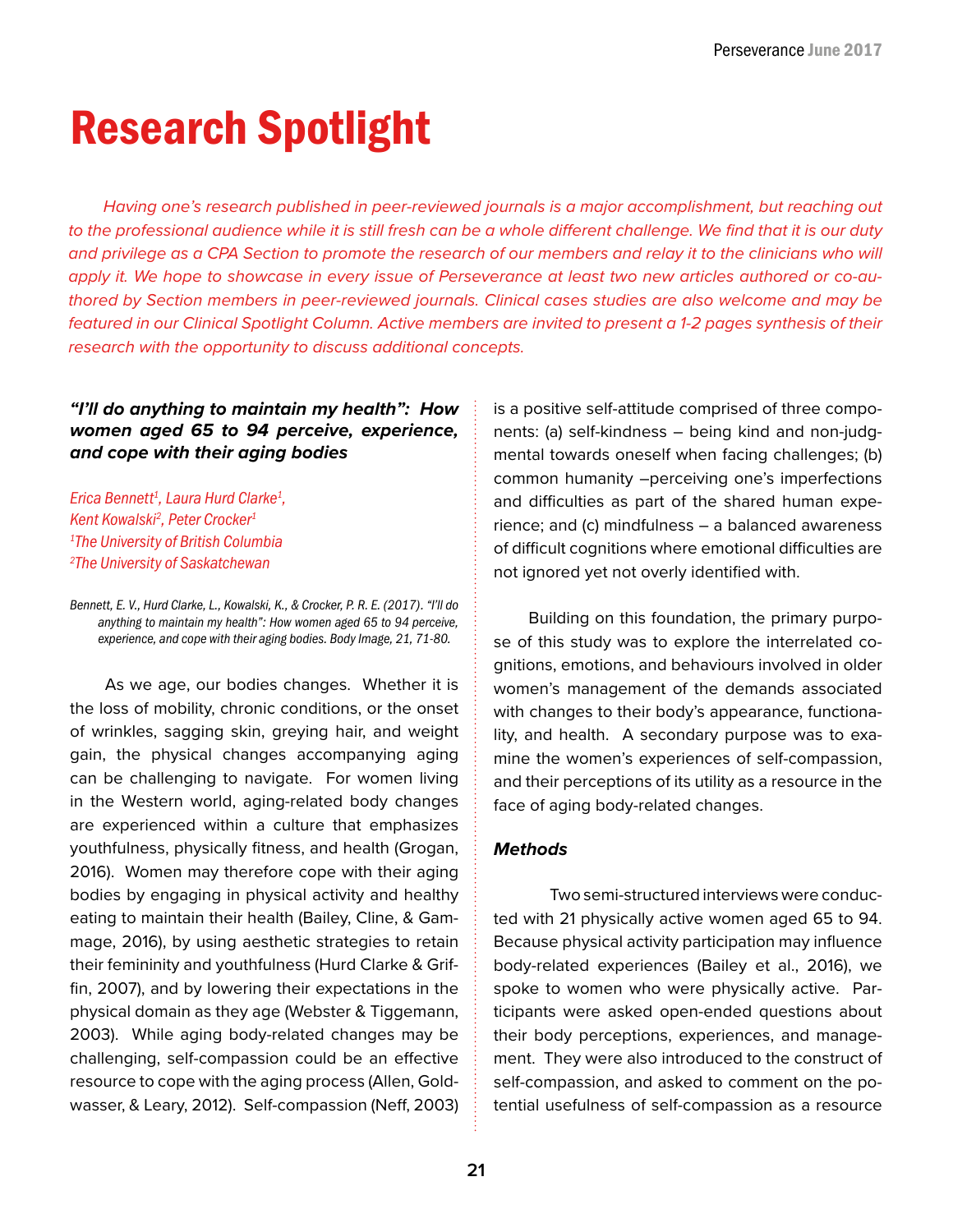in the face of aging-body related challenges. The interview data were analyzed following thematic analysis guidelines to identify and analyze patterns within the women's accounts (Clarke & Braun, 2016).

#### *Findings : Negotiating Aging Body Changes*

All participants were accepting of their aging bodies; they were appreciative of their body's functionality, yet acknowledged their body-related limitations resulting from changes to their health and appearance. However, sixteen women were concurrently self-critical of their body's function and appearance. To negotiate this concurrent body-related acceptance and self-criticism, the women placed their focus on maintaining health and physical functioning. Brigitte described:

*Having been a ballet dancer I've always hated my body. You had to be fit and were always told to lose weight…So when I look at my body that way, I never like it. But it works really well which is good… Now it's all about health. Particularly as I get older… So now I'll do anything to maintain my health.* 

Even though participants placed importance on their health and body function, they also maintained their appearances through aesthetic strategies. Phyllis had this to say:

*The problem with age, god damn it, it gets your skin. Your skin will crinkle and all of a sudden you're showing lines that suddenly you need a facelift! Your skin, ah shit, sags! I wear long sleeves that covers the wrinkles and I use top line of creams…I also get my hair reshaped…I've been dancing and I've lost 20 pounds and I've got another five pounds in mind for look, style, for shape.* 

#### *Body-related Social Comparison*

To assess their bodies' (in)adequacies, all participants compared themselves to others. Twelve women made downward social comparisons; they perceived their bodies to be on par with or better than others their age. Gabrielle said:

*People will say 'oh my god you're so thin, you're so active' because some of them can't walk, can't talk and I think in many ways I'm very lucky. But I'm thin because I'm active and I've always been active, ok? I'm just a go type of person. I got here because I worked at it, you know? There's people that wanna sit and read all day. They don't have the posture so they look older.*

Nine women made upward social comparisons; they perceived their bodies to be inadequate compared to others. Isabelle was asked if she compared herself to other women her age:

*All the time but I try to stop myself. I look at other women and say how come she doesn't have all those wrinkles that I have? Or how come she's walking a little straighter? And how come I only have to eat a little thing and it becomes a big lump?* 

#### *Self-compassion for the Aging Body*

Twenty women discussed difficulties associated with being self-compassionate. Lydia was accepting yet critical of her appearance:

*Self-compassion is a lovely concept and I think I live it. I'm not critical of myself. Why be? If my body's gonna change, what can you do? That's life. Everybody goes through it. I take care of myself…I'm also really active…I was 145 pounds and I couldn't lose it. I had a terrible belly, so I went on this fast metabolism diet, cut off wheat, soy, sweats, sugar. I lost 10 pounds and my blood pressure came down so now I'm so happy. I weigh myself every day.*

Thirteen women thought self-compassion changed over time and context. Ellen discussed:

*The mindfulness has become more and more*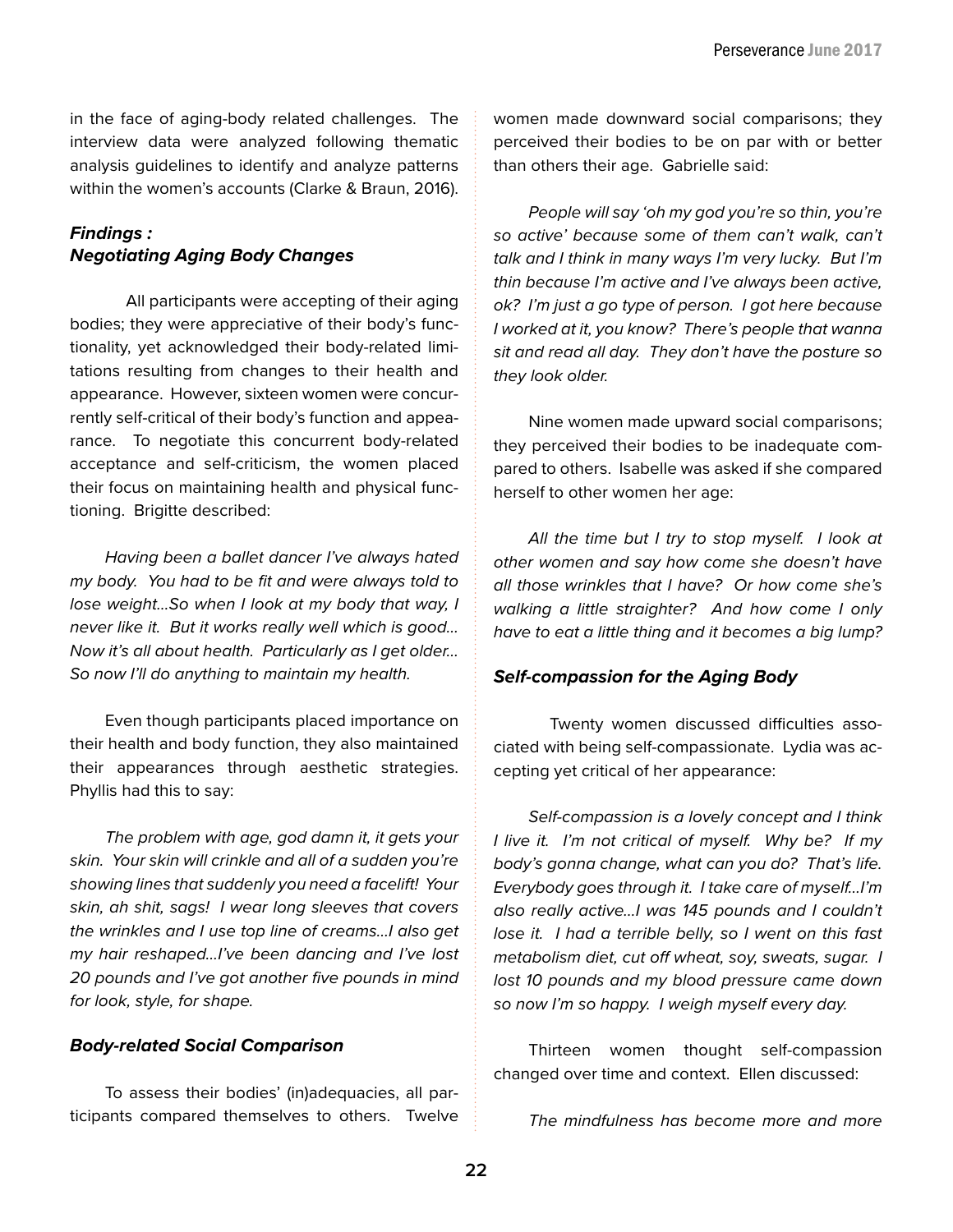*part of my life as I've gotten older…I was quite emotional and reactive…I did come to the realization that I had to temper my emotions with this mindfulness. And I think yoga helped with that…And I was harsh on myself… I try to be self-compassionate. Because there's a limit to what I can do. If that bone is going to wear and tear [referring to her knee issues]…and I'm going to have another operation, that's the way it goes. I'm not going to blame anyone, not even myself for it.*

#### *Conclusions*

These findings highlight the salience of the body's functionality and health in later life. The findings also draw attention to the importance of body-related social comparisons in shaping how older women perceive, experience, and cope with their aging bodies. Finally, the findings suggest that self-compassion for the aging body may be perceived as difficult and idealistic because of the physical changes accompanying aging which prompt women to deviate from Western feminine societal beauty standards of youthfulness and health.

#### *References*

- *Allen, A. B., Goldwasser, E. R., & Leary, M. R. (2012). Self-compassion and well-being among older adults. Self and Identity, 11, 428-453.*
- *Bailey, K. A., Cline, L. K., & Gammage, K. L. (2016). Exploring the complexities of body image experiences in middle age and older adult women within an exercise context: The simultaneous existence of negative and positive body images. Body Image, 17, 88-99.*
- *Grogan, S. (2016). Body image: Understanding dissatisfaction in men, women, and children (3rd ed). New York, NY: Routledge.*
- *Hurd Clarke, L., & Griffin, M. (2007). The body natural and the body unnatural: Beauty work and aging. Journal of Aging Studies, 21, 187-201.*
- *Neff, K. (2003). Self-compassion: An alternative conceptualization of a healthy attitude toward oneself. Self and Identity, 2, 85-101.*
- *Webster, J., & Tiggemann, M. (2003). The relationship between women's body satisfac- tion and self-image across the life span: The role of cognitive control. Journal of Genetic Psychology, 164, 241-251.*

#### *Turning Exercise into a Habit*

*Navin Kaushal Montreal Heart Institute, University of Montreal*

The sharp influx of brand new gym members in the New Year followed by a noticeable dropout over the next couple months is a well known phenomenon. Despite the reoccurring yearly pattern, there is surprisingly limited scientific research that has attempted to understand and prevent this outcome. The term "habit" tends to get thrown around by the public and media to indicate exercise adherence but habit is more than just frequency of performing a behaviour. Habit is the state of mind when performing the behaviour, particularly if there is a discrepancy between thought and behaviour (e.g., thinking about work/family while driving or doing dishes) (Wood, Quinn, & Kashy, 2002). Habit can be defined as goal-directed automatic behaviour (Bargh, 1989) that develops from context-behaviour associations (Gardner, 2014). Productive habits can serve as powerful assets as they reduce our cognitive load thus, making our lives easier.

Since habits are activated by familiar environments or contexts, they can work in our favour or against our better judgements. For instance, the majority of us have experienced a scenario where we plan to go for a run or a workout but we find ourselves surfing the web or watching Netflix instead. This may occur because our conscious intention may strive to initiate a productive behaviour (e.g., exercise) but our non-conscious process such as old habits could be fixated on another activity (e.g., watching youtube). Understanding how these processes work to predict our behaviours is called the dual process approach (Evans 2008).

*Kaushal, N., Rhodes, R. E., Spence, J. C., & Meldrum, J. T. (2017). Increasing Physical Activity Through Principles of Habit Formation in New Gym Members: a Randomized Controlled Trial. Annals of Behavioral Medicine, 1-9. doi: 10.1007/s12160-017-9881-5*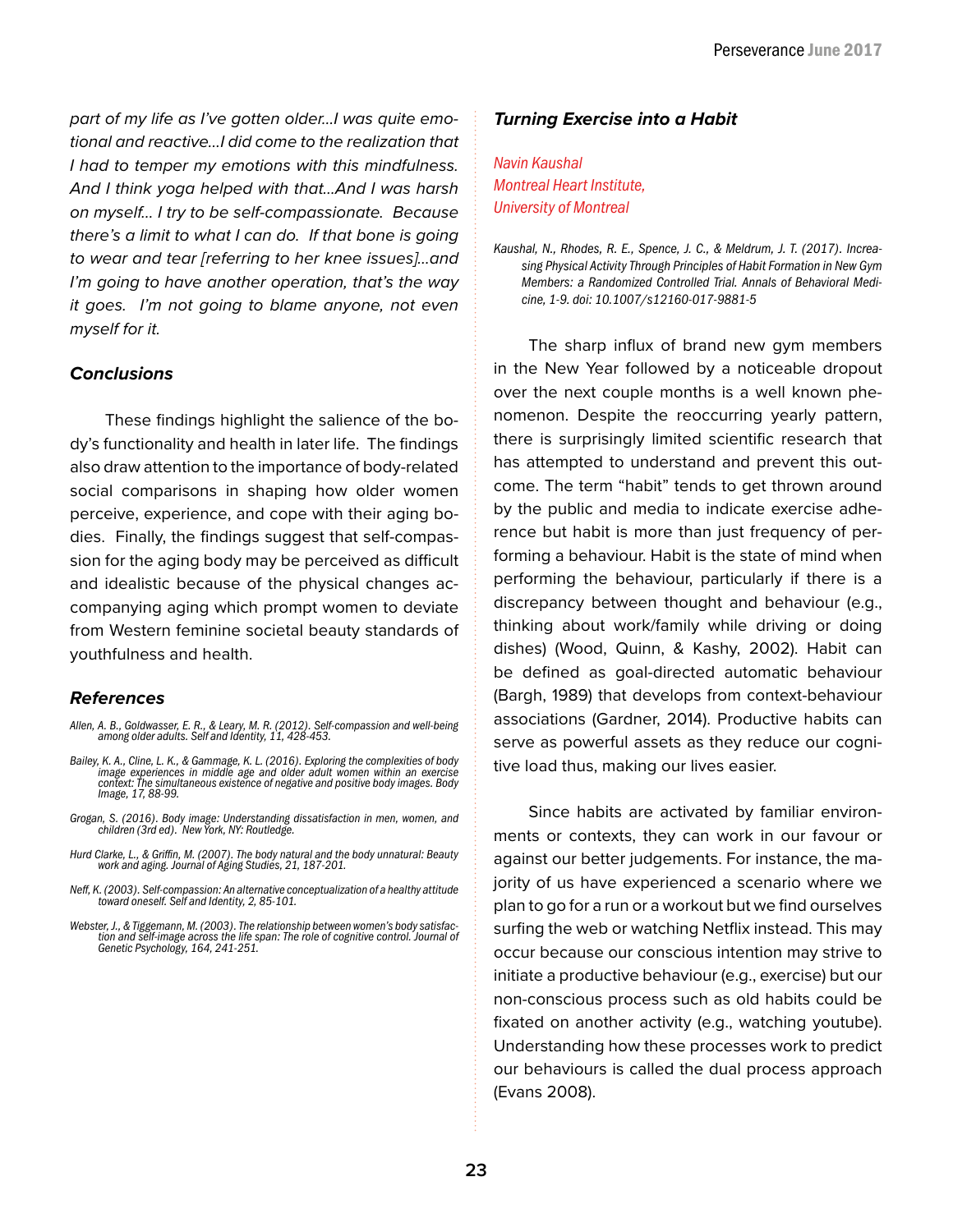#### *Exercise Habit Formation- How long, how much and what do I need to do?*

The New Year influx/dropout phenomenon has been of great interest to me since my undergraduate years or possibly earlier. In fact, the extent of my curiosity drove me to pursue this topic as part of my PhD. After reviewing the literature and discovering that there was no scientific evidence that investigated habit formation in new gym members, I decided to use this as the primary objective in my first dissertation study (Kaushal & Rhodes, 2015).

I recruited and tracked 111 brand new gym members at the start of January from eleven gyms and recreation centres for twelve weeks in Victoria, BC. I conducted a series of analyses to investigate the minimal requirements to establish an exercise habit which were categorized as behavioural (what to do) and psychological (how to do it) requirements. In terms of behaviour, the study revealed that individuals who exercised at least four times per week for approximately 6 weeks successfully established an exercise habit. However, this would need to be paired with certain psychological variables to develop an exercise habit. I found that habit formation depended on going to the gym at a consistent time, keeping the process simple, exercising in a comfortable environment, and a feeling of reward/enjoyment during the workout.

#### *Different Habit Processes*

Exercise is a complicated behaviour. It requires us to move to a different environment, change our clothes, put ourselves in a physiologically discomfort state, then clean up and return to our previous environment. The multiple steps required to accomplish this behaviour clearly distinguishes exercise from other healthy habits such as increasing water/ fruit intake, or hygiene practices. The complexity of exercise has been noted in the literature and it has been suggested that analyzing separate components of the exercise process could be insightful (Verplanken

& Melkevik, 2008). With this concept, I theorized that the exercise process could be divided into a distinct preparatory and a performance phase (Kaushal, Rhodes, Meldrum, & Spence, 2017). The preparatory phase encompasses all the various tasks required to transfer an individual from his/her home or office to an exercise-ready state in the workout environment. Some examples of this phase could include gathering workout gear (e.g., gym clothes, water bottle, mp3 player), changing clothes at home, and commuting to the gym. The performance phase begins when an individual is ready to commence his/her workout at the designated environment. I wanted to investigate how habit strength in each of these phases predicted the quantity of exercise among a sample of experienced exercisers.

I recruited 181 healthy adults who were affiliated with a gym/creation centre for at least one year and who were meeting the Canadian Physical Activity guidelines of engaging in 150 minutes of moderate-to-vigorous physical activity levels/week. The participants' behaviours and psychological constructs were tracked over six weeks. To my surprise, I found that it was the strength of their preparatory habit that predicted change of exercise quantity across time instead the performance habit. In other words, it was their habit strength of getting to the gym that predicted their total workout quantity per week. It appears that a key predictor in behaviour maintenance among this sample was the smooth transition from their home/office to an exerciseready state at their gym. The preparatory habit itself was primarily stabilized from temporal consistency and ease/low level of complexity of their preparatory routine.

#### *Putting it Together- Can we Establish an Exercise habit in New Gym Members?*

With these findings, I was excited to test if I could help a random sample of brand new gym members successfully establish an exercise habit! I recruited 96 new gym members and randomized them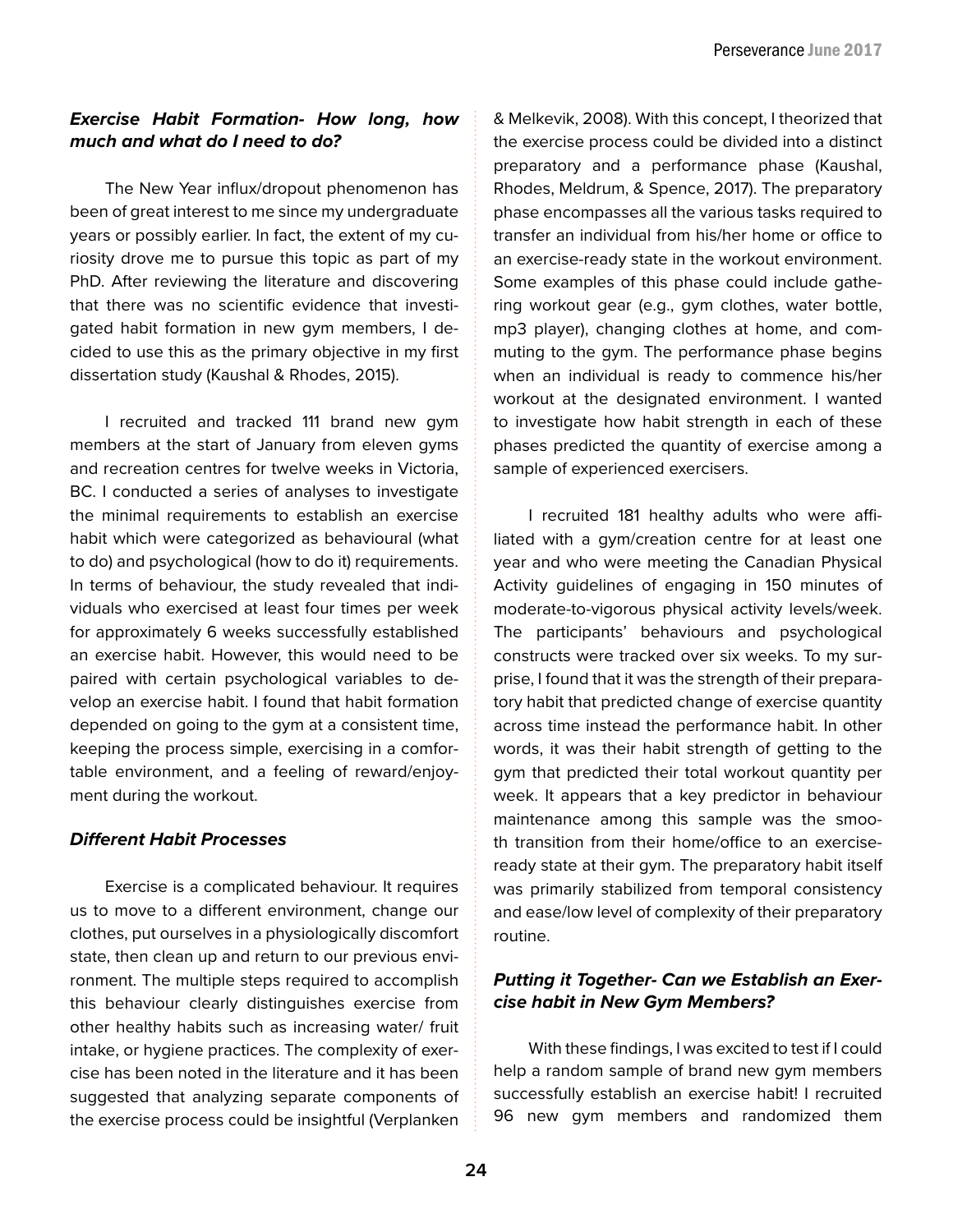either into a control or intervention group (Kaushal, Rhodes, Spence, & Meldrum, 2017). The intervention group attended a workshop where I shared my previous findings and provided examples on how to incorporate habit building tactics. Specifically, they were presented with the behavioural requirements to establish a habit, followed by a discussion of key psychological constructs to consider during the preparatory phase (cues and consistency). This group was provided with a worksheet that allowed them to plan a consistent exercise schedule for a typical week (e.g., "after work at 5:30 p.m." or "before work at 7:00 a.m."). They were also instructed to use cues to help them build their preparatory habit based on an approach I theorized.

Cues work best when they are activated to trigger the behaviour, such as traffic lights or an alarm clock. Based on these examples, I theorized that a cue should be specific to the activity and salient in the environment for it to be effective. For example, during the morning you could select your favourite gym clothes from the closet and place them on the bed before leaving for work. When you return home, the clothes remain on the bed and will continue to cue you until you use them for your workout. After returning from your workout, it is critical to turn off the cue by placing the clothes back in your closet. This ritual can be applied by using different objects such as running shoes or a water bottle. The purpose of incorporating a regular cue ritual at a consistent time of the day was to create an association between the cue (presence of gym clothes) and behaviour (exercise). Finally, participants were provided with examples on how to keep their workouts enjoyable/ rewarding such as: listening to music, selecting favorite machines, using appropriate level of intensity, watching television while running on the treadmill, purchasing new gear such as shoes, clothes, workout gloves, and using skill-appropriate workouts. Meanwhile the control group simply exercised on their own without any instructions.

All participants were then tracked for eight weeks and those in the intervention group received an individual booster phone call follow-up at Week

4. The results found that those who received the intervention exercised significantly more than those who were in the control group. Specifically, the habit intervention group was 1.67 times more likely to achieve the recommended physical activity guidelines (150 minutes/week at moderate-to-vigorous level) compared with the control condition.

#### *Take Home Message*

If you just joined a gym/recreation center, then the first step would be to set a fixed exercise time schedule and stick with it. It does not matter if you plan to workout in the morning or near the end of the day, rather it should be at a time that works best for you. Implementing cues can be helpful to build an exercise association to prompt behaviour and facilitate an exercise habit. Keeping the workouts fun/exciting is important to help develop a positive association between exercising and enjoyment, otherwise you would not want to create a habit in the first place. In addition, the exercise environment should feel welcoming/non-threatening so you feel comfortable and safe while performing your workout. The first 6 weeks appear to be critical for habit formation and new exercisers should strive to workout at least four times per week.

#### *References*

- *Bargh, J. A. (1989). Conditional automaticity: Varieties of automatic influence in social perception and cognition. In J. S. B. Uleman, J.A. (Ed.), Unintended thought (pp. 3-51). New York, NY: Guilford Press.*
- *Evans, J. S. B. T. (2008). Dual-processing accounts of reasoning, judgment, and social cognition. Annual Review of Psychology, 59, 255-278.*
- *Gardner, B. (2014). A review and analysis of the use of 'habit' in understanding, predic- ting and influencing health-related behaviour. Health Psychology Review, 9(3), 277-295.*
- *Kaushal, N., & Rhodes, R. E. (2015). Exercise habit formation in new gym members: a longitudinal study. Journal of Behavioral Medicine, 38(4), 652-663. doi: 10.1007/s10865-015-9640-7*
- *Kaushal, N., Rhodes, R. E., Meldrum, J. T., & Spence, J. C. (2017). The Role of Habit in Different Phases of Exercise. British Journal of Health Psychology. doi: 10.1111/ bjhp.12237*
- Kaushal, N., Rhodes, R. E., Spence, J. C., & Meldrum, J. T. (2017). Increasing Physical Activity Through Principles of Habit Formation in New Gym Members: a Randomized Controlled Trial. Annals of Behavioral Medicine, 1-9. *s12160-017-9881-5*
- *Verplanken, B., & Melkevik, O. (2008). Predicting habit: The case of physical exercise. Psychology of Sport and Exercise, 9(1), 15-26.*
- *Wood, W., Quinn, J. M., & Kashy, D. A. (2002). Habits in everyday life: Thought, emotion, and action. Journal of Personality and Social Psychology, 83(6), 1281-1297.*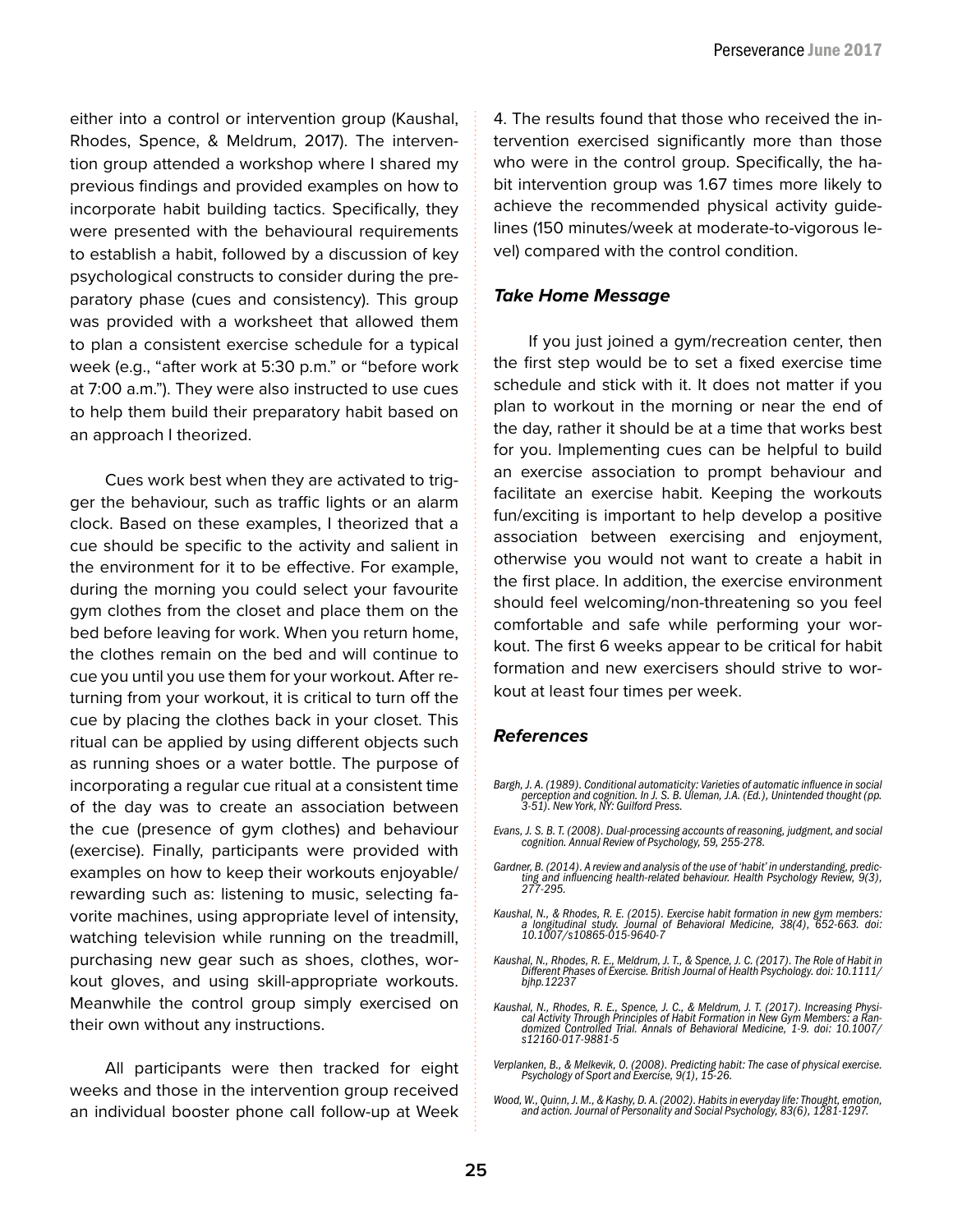Y FOR SPORT, EXERCISE & PERFORMANCE PSYCHOLOGY ARA DI



## **Division 47 Webinar Series**

### **Athletes and Sexual Assault: Current and Future Practice** in Prevention, Psychological Intervention, and **Organizational Response**

Moderator: Judy L. Van Raalte, PhD

Wednesday, June 21, 2017 3:00 PM - 4:00 PM Eastern





APA Div. 47 is a professional organization whose members are engaged in the science and practice of psychology within sport, exercise and human performance. The division develops, promotes and disseminates information to professionals and the public.

This webinar will explore issues related to sexual assault and interpersonal violence in sports. Drawing on research, as well as their experience in clinical work, advocacy, psychoeducation, and outreach, three professionals will discuss a range of topics, including: sexual assault prevention, assessment and treatment for athlete populations, toxic masculinity, the legalities of consent, barriers to addressing sexual assault in athletic organizations, and the role that colleges and the NCAA have played in addressing sexual assault on campuses. At the conclusion of their presentation, there will be a 15-minute Q&A session for webinar attendees.

#### REGISTER FOR FREE: HTTP://TINYURL.COM/DIV47JUNE

Judy L. Van Raalte, PhD, is professor of psychology at Springfield College, Certified Consultant, Association for Applied Sport Psychology (CC, AASP), and listed in the United States Olympic Committee Sport Psychology Registry.

Connie J. Kirkland, MA, NCC, is the Director of the NOVACares Office at Northern Virginia Community College, where she chairs the Threat Assessment Team and manages the college Sexual Assault Services program. Connie is a contributing author of the NCAA 2016 Sexual Violence Prevention Athletics Tool Kit. She was appointed to the 2016 NCAA Commission to Combat Campus Sexual Violence. She has created innovative programs and policies regarding a victim-centered response to campus sexual assault in cases related to Campus SaVE and Title IX issues.

Mitch Abrams, PsyD, is a sport psychologist licensed in NY and NJ and is the nation's expert in anger and violence in sports. The author of Anger Management in Sport: Understanding and Controlling Violence in Athletes, Dr. Abrams also consults with athletes, teams and universities on the prevention, risk assessment and treatment for athletes involved with domestic and/or sexual violence. Dr. Abrams coordinates the forensic track in Rutgers University's predoctoral internship and oversees mental health services for five of the state prisons in New Jersey. He has worked in NJ's prison system for the past 17 years.

John Heil, DA, is with Psychological Health Roanoke, and an instructor at Virginia Tech Carilion School of Medicine and the Roanoke Police Academy. A former President of the Society for Sport, Exercise & Performance Psychology, Dr. Heil has served as a board member for Virginia Amateur Sports and Roanoke Sexual Assault Response Awareness.

For registration questions, contact Sonja Wiggins, MBA, APA Division Services, at swiggins@ apa.org or 203-336-5590.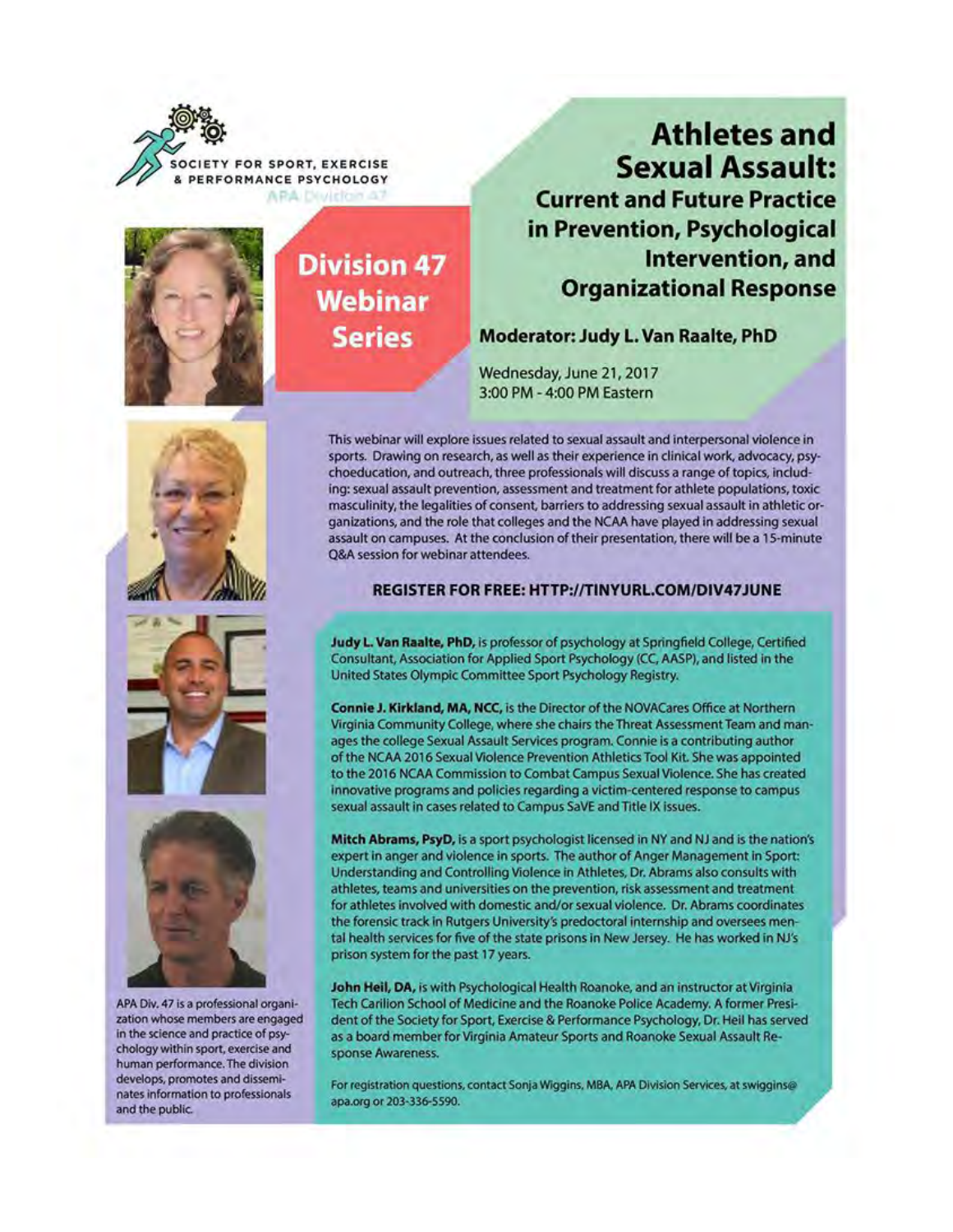# Born to Hit Hard: an Interview with Carl Poirier

*Pier-Éric Chamberland*

*Le jeu de pied de Carl Poirier n'a d'égal que son attention, à la fois agile et d'une précision chirurgicale. Initié à la boxe à 19 ans, ce membre du club ÉnergieBoxe à Lévis se bat, à 26 ans, dans la catégorie Élite 64kg et a rejoint l'équipe nationale Canadienne de boxe en 2016. Carl récemment fait la une des journaux Québécois pas seulement pour sa performance attendue sur le ring, mais aussi au niveau de l'organisation-même du Championnat Canadien de Boxe qui eut lieu du 24 au 27 avril au Hilton, à Québec.*

*Bonjour Carl, merci de m'accorder cette entrevue. Ta dernière couverture médiatique, pour le Championnat Canadien de Boxe Amateur 2017, te décrit comme un des prochains grands espoirs nationaux. Nous ferais-tu un topo de ta fiche victoires/défaites?*

Ça me fait plaisir. Le dernier championnat organisé en avril passé était les Championnats Canadiens Juvénile (15-16 ans), Junior (17-18 ans) et Élite (19 ans et +). D'abord, je te dirais qu'une fiche a plus ou moins d'importance en boxe amateur puisque la préparation contre les adversaires n'est pas aussi élaborée que dans le combat professionnel : on étudie pas nos adversaires comme le font les pros. C'est entre autres parce qu'on se bat trop souvent (une fois par semaine, des fois deux) et presque contre n'importe qui ayant un calibre comparable. Je dois donc te confier de ne pas connaître ma fiche par cœur, mais ça ressemble à 55 victoires et 26 défaites, incluant des combats moins officiels qu'on appelle des «demos».

#### *Comment tes derniers accomplissements t'ont-ils mené à ce championnat?*

Le Championnat Canadien de l'an dernier est un bon point de repère. Pour y être sélectionné, il fallait se classer dans un tournoi préalable appelé le Défi des Champions. Je faisais partie des deux finalistes garantis d'entrer, avec celui qui m'a vaincu en finale. Je l'ai vaincu par la suite en demi-finale *Carl Poirier's footwork is only matched by his focus, both agile and of a surgical precision. Introduced to boxing at 19, this member of ÉnergieBoxe club in Lévis, Québec, fights in the Elite 64kg category at 26 years old and joined the Canadian Boxing National Team in 2016. Carl recently made the headlines of Quebec newspapers for his highly anticipated performance but also for his personal involvement in the Canadian Boxing Championship itself at the Hilton, in Quebec city, april 24th to 27th.*

*Hi Carl, thanks for giving this interview. Your most recent media coverage, for the Canadian Amateur Boxing Championship, described you as one of the favorites on the national level. Would you please give us an overview of your wins/losses track record?*

It's a pleasure. This championship in April was the Youth (15-16 years), Junior (17-18 years) and Elite (19+) Canadian Championship. First, I would tell you that the classic win/loss record is not to be taken so seriously in amateur boxing since preparation against opponents isn't as elaborate as in professional fighting: we don't study our opponents like pros do. This is, among other things, because we fight too often (once a week, sometimes two), and against anyone with a similar level. I must confess that I don't really know my true track record, but it ought to be something like 55 wins and 26 losses, including unofficial fights that we call «demos».

#### *How did your last achievements bring you to this championship?*

Last year's Canadian Championship is a good landmark. To be selected, we had to rank in a preliminary tournament called the Défi des Champions. I was one of the two finalist who were guaranteed to get in, with the opponent who had beaten me in the finals. I then won our fight during the semi-finals of the 2016 Championship, before winning against Ontario's Champion. This earned me the title of Canadian Champion 2016 and an introduction in the national team. This also ranked me automatically in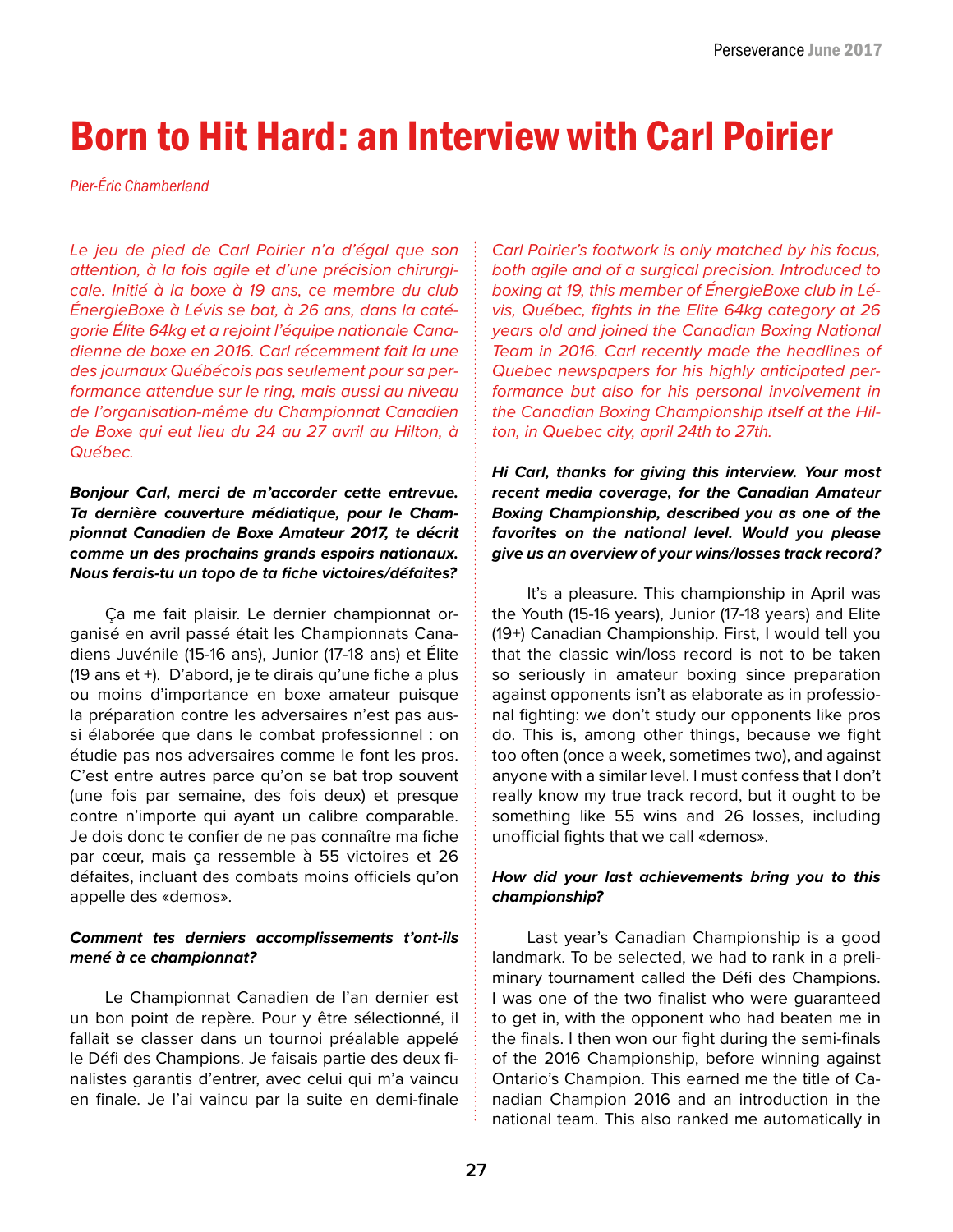du Championnat 2016, avant de vaincre le champion ontarien, ce qui m'a valu le titre de Champion Canadien 2016 et l'intégration dans l'équipe nationale. Cela me classait automatiquement pour le Championnat Canadien 2017, mais j'ai quand même fait le maximum pour rester actif cette année avec deux camps d'entraînement, un à Cuba en janvier et un en Tunisie en mars. Malheureusement pour moi, mon adversaire québécois de 2016 a gagné en puissance et m'a vaincu en demi-finale. Il va donc falloir que je travaille dur pour regagner l'équipe nationale.

#### *Peux tu me décrire ton expérience à Cuba et en Tunisie? Quel est l'attrait de ces camps?*

Les camps servent à se familiariser avec d'autres styles de boxe et se battre contre les meilleurs d'un autre pays. En un mot, les camps étaient rigoureux. À Cuba, c'était deux entraînements par jour pendant 10 jours, un le matin vers 7h00 et un autre vers 15h30 avec l'équipe cubaine. Ces gars-là ont entre 150 et 300 combats amateurs à leur actif. L'entraîneur en chef était Mario Kindelan, deux fois médaillé d'or aux Jeux Olympiques et trois fois champion du monde chez les 60kg. Dans ces 10 jours là, on a fait du sparring (combat de force modérée pour entraînement) à trois reprises et trois autres fois du sparring technique (sparring avec contraintes spécifiques).

Même chose en Tunisie: 2 entraînements par jour pendant une semaine. L'après-midi on s'entraînait avec l'équipe de Tunisie et on a fait un vrai combat à la fin. J'ai perdu contre le champion Tunisien mais c'était très serré, possiblement parce je me suis pété la main en sparring deux jours plus tôt. J'étais encore blessé pour le Championnat Canadien un mois plus tard et je fais de la physiothérapie en ce moment pour que ça disparaisse. Ça fait partie des risques.

#### *D'ailleurs, tu retournes en camp dans quelques jours?*

Oui, je retourne à Cuba pour une semaine justement, à Holguin, pour me battre dans un tournoi qui réunit des Cubains, des Vénézuéliens et des Colombiens.

#### *Vas-tu faire quelques entraînements spéciaux avant le tournoi, et y vas-tu accompagné?*

Probablement un ou deux avec d'autres champions du Québec et deux coachs d'autres gyms, the 2017 Championship, but I did my best to remain active this year anyway, with two training camps: one in Cuba in January and one in Tunisia in March. Unfortunately for me, my 2016 Québec counterpart improved his game and beat me in semi-finals. I will therefore have to work hard this year to get back in the national team.

#### *How would you describe your experience in Cuba and Tunisia? What makes those kind of camps so useful?*

Camps are meant to familiarize you with other styles of boxing, and to fight against the best of other countries. To describe it in one word, it was rigorous. In Cuba, we did two trainings per day for 10 days, one at 7AM and the other one at 15:30 with the Cuban team. Those guys have between 150 and 300 amateur fights under their belt. The head coach was Mario Kindelan, twice gold medalist at the Olympic Games and and three times World Champion in the 60 kg category. During those ten days, we did three regular sparring sessions (moderate-intensity fighting for training purpose) and three technical ones (sparring with specific constraints). Same thing in Tunisia: 2 training per day for a whole week. We trained with the Tunisian team in afternoons and had a real tournament fight to conclude the week. I lost against the Tunisian champion but it was close… possibly because I busted my hand while sparring two days before. I was still injured during the Canadian Championship one month later and I am currently doing physiotherapy to heal that. It's part of the risks.

#### *Speaking of travel, you are going back to Cuba in the upcoming week?*

Yes, I'm going back to Cuba for one week, in Holguin, to compete against Cubans, Venezuelians and Colombians.

#### *Are you going to do a few special trainings before the tournament? Will you be accompanied?*

Probably with one or two champions from Québec and two coaches from other gyms, but I don't know if I will see Mario this time. My coach won't be there, but I know what I'll be there for. By the way, I have yet to meet my opponents, since they will be chosen randomly, but I know they are the top 3 of their country.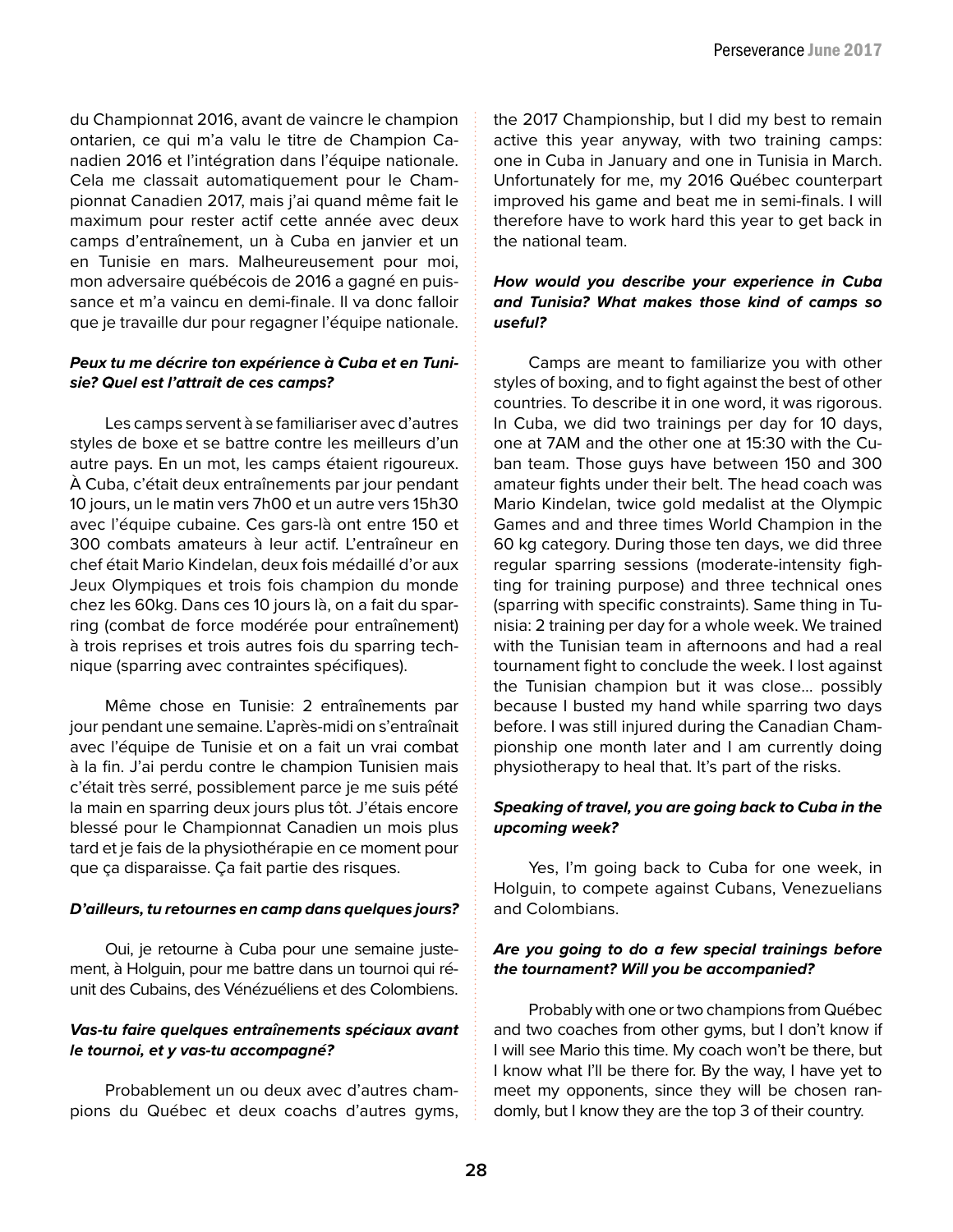mais je ne sais pas si je vais voir Mario cette fois-ci. Mon coach ne sera pas là, mais je sais ce que j'ai à faire. D'ailleurs, je ne connais pas encore mes adversaires, ça se fait par tirage, mais ce seront nécessairement les 3 meilleurs de leur pays.

#### *Est-ce que tu as une préparation mentale particulière avant tes Combats?*

J'aime avoir l'esprit occupé. Faire autre chose, ne pas penser à mon combat. Par exemple, lorsque je participe à l'organisation des galas où je me bats, je suis si occupé que ça m'empêche de me faire trop de scénarios dans ma tête … et ensuite je fais juste boxer dans le ring.

#### *Justement à ce sujet, ta couverture médiatique vante tes talents d'organisateur…*

J'ai organisé le championnat l'an passé, où j'ai gagné l'or, et celui de cette année où j'ai gagné le bronze, et plusieurs à mon gym. J'ai découvert que ça m'aidait dans mes combats. Quand tu penses trop, tu penses aux résultats. Trop penser aux résultats, ça n'est pas bon parce que c'est se mettre de la pression. Quand je fais autre chose avant, je ne pense à rien jusqu'à ce que j'arrive dans le ring où je me concentre juste sur ce que je sais faire. Très souvent, le résultat vient par lui-même. Évidemment, il y a des moments où j'y pense quand même… mais j'ai déjà fait beaucoup de compétitions où je faisais juste glander dans la chambre d'hôtel … et je sais que ça n'était pas bon pour moi. Je prends les conseils quand ils se présentent, mais je n'ai pas de psychologue à ma disposition pour aider dans ma préparation mentale, comme l'ont certaines athlètes.

#### *Mais l'organisation de galas, ça n'est pas essoufflant pour ton combat parfois? Est-ce qu'il y a des aspects négatifs?*

C'est certain… en championnat, ma journée commence à 6h AM pour la pesée et se termine à minuit parce que je dois compter mes trucs le soir, gérer la sécurité et plusieurs autres détails entourant le fonctionnement du championnat. La veille du combat vers 22h, je commencer à me «déshydrater» pour faire le poids le lendemain matin. Le combat est soit l'après-midi, soit le soir, et ça se poursuit pendant une semaine. Pendant que les autres relaxent

#### *Do you have a specific mental preparation routine before fights?*

I like to keep my mind busy. Doing something else, not minding the upcoming fight. For instance, when I am taking part in the organization of the galas, I am so busy that it prevents me from making endless scenarios in my head… until it's time to enter the ring and fight.

#### *Speaking of which, your last media praised your talents of organizer….*

I organized last year's championship, where I won gold, and this year's where I won bronze, as well as a few at my gym. I found out that it was helping me during fights. When you think too much, you think about the results. Thinking too much about the results is no good because it puts pressure on you. When I do something else before the fight, I think of nothing until I step in the ring, where I focus only on what I know best. The result often comes by itself. Of course, there were a few times where I thought about it anyway … I did a lot of tournaments where I only wasted time in my hotel room… and I know that's not good for me. I take advice when people offer them, but I don't have a psychologist at my disposal to help with mental preparation, like some athletes do.

#### *But isn't event planning exhausting you at all before the fight? Are there negative aspects?*

Sure there are… during championships, my day starts at 6 AM for the weighting and it ends at midnight because I have to count and check things, deal with security and many other details to ensure proper functioning of the championship. The day before my fight, around 22h, I have to start «dehydrating» myself to make weight the next morning. The fight is in the next afternoon or in the evening, and it goes on for a week. While others relax for the whole afternoon, I oversee operation to make sure it goes smoothly. It is exhausting indeed and I am completely spent by the end of the week. It's difficult, but this is the way I perform, and I have no idea why… I sleep 5-6h a night and work all day, but in two tournaments, on five fights, I lost once. It is as if the two things were not related but my performance during the fight benefited from it. Outside of this, I listen to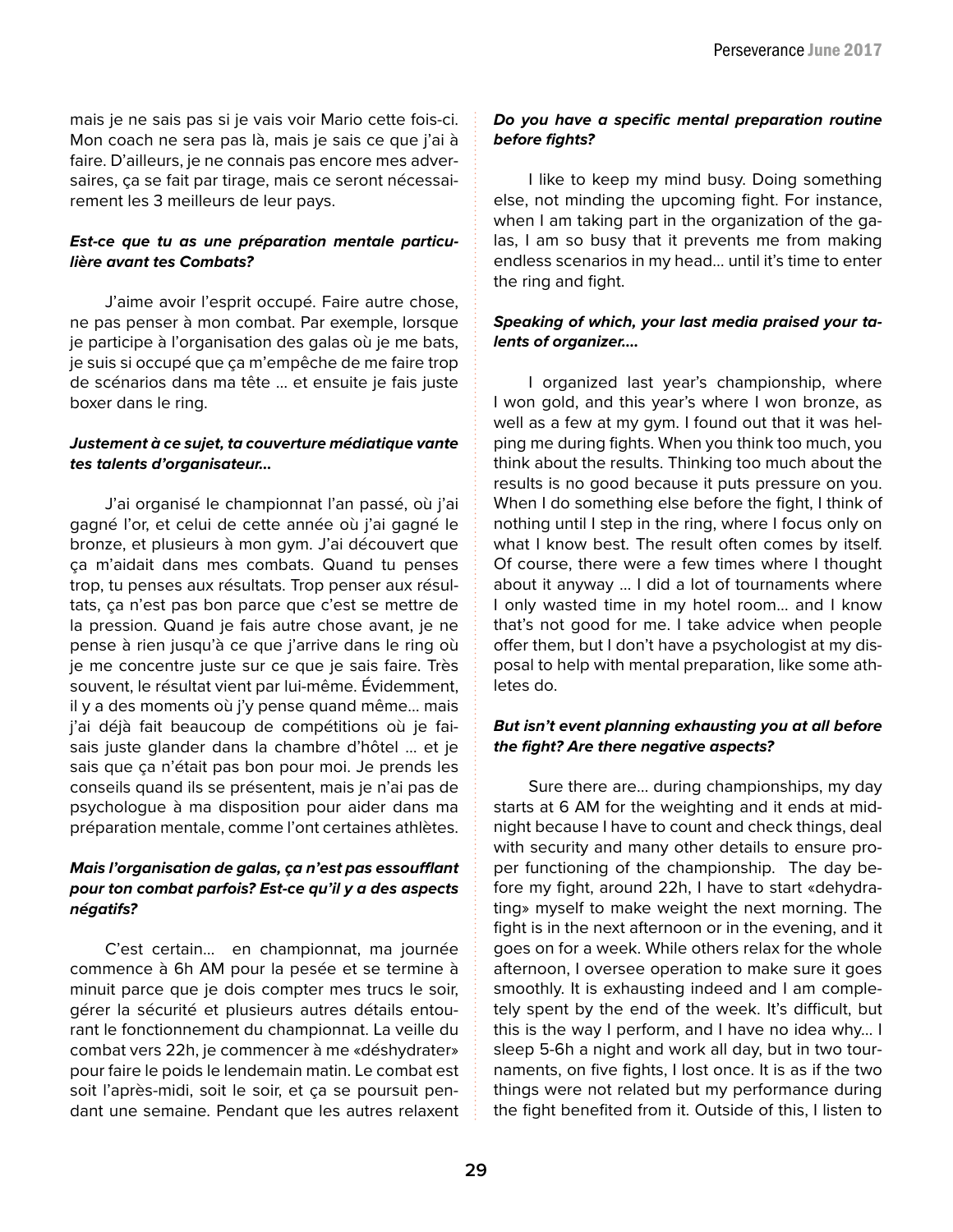en après-midi, je gère pour que tout soit dans l'ordre. Oui, c'est essoufflant, quand la semaine finit, je suis mort. C'est difficile mais c'est comme ça que je performe, je ne sais pas comment je fais mais sa marche … je dors 5-6 h par nuit et travaille toute la journée, mais en deux championnats, sur 5 combats, je n'ai perdu qu'une fois. C'est comme si les deux choses n'étaient pas reliées, mais que ma performance au combat en profitait. À part ça, quand c'est vraiment le temps du combat, j'écoute de la musique douce une heure avant. Je passe un moment tranquille les yeux fermés et je fais de la visualisation mentale. Ensuite je me réchauffe avec du beat plus hard, et je reste seul jusqu'à ce que je monte dans le ring.

*Toi et moi on est des amateurs de musique, alors je vais me permettre de te demander : qu'est-ce que tu écoutes? As-tu un band ou une track fétiche? De mon côté, Welcome to the Terror Zone de Cold As Life a fait une excellente job pour mon premier tournoi de BJJ.* 

J'ai une playlist de Patrick Watson, Dire Strait, Coldplay et Jack Johnson pour me tranquiliser. Ensuite pour me booster à fond, j'aime particulièrement «The Higher» par Bitter End, «As Real As It Gets» de Sworn Enemy et «The Hard Way» par Death Threat.

#### *Le cover de Outburst? J'aime bien cette track là, le riff est creepy à souhait.*

Je suis d'accord ... L'original est solide, mais le cover est excellent. C'est une tune pour se faire frapper dans la face … ce que je fais d'ailleurs! (rires)

#### *Tu es un gars qui sait se concentrer sur les bonnes affaires, sur les choses qui importent. Serais-tu enclin à imaginer le futur pour l'entrevue?*

Le futur … je veux continuer les combats, mais je n'ai pas d'objectif précis. Je veux juste performer le plus possible dans les compétitions où je vais m'engager, et continuer l'organisation d'événements. J'aimerais aussi continuer à gérer mon gym. D'ailleurs, je suis en train de faire les démarches pour m'inscrire au bac en intervention sportive cet automne.

#### *Vois-tu une façon de percer à un plus haut niveau?*

J'ai l'intention de regagner l'équipe Cana-

smooth music an hour before my fight. I try to spend some quiet time with my eyes closed and I do mental visualization. Then I warm up with heavier beat, and I remain alone until I step in the ring.

#### *You and I are music fans, so I will allow myself to ask: what do you listen to? Do you have a favorite band or track? On my side, Welcome to the Terror Zone by Cold As Life did a great job psyching me for my first BJJ tournament.*

I have a playlist with Patrick Watson, Dire Strait, Coldplay and Jack Johnson to relax. Then to get psyched, I am very fond on «The Higher» by Bitter End», «As Real As It Gets» by Sworn Ennemy and «The Hard Way» by Death Threat.

#### *The Outbust cover? I like that track, the riff has a creepy and heavy groove.*

I agree … The original is good, but the cover is excellent. It's a song to get punched in the face… what I do, as a matter of fact! (laughs).

#### *As someone who prefers focusing on what really matters in the present, would you be inclined to imagine the future for the sake of this interview?*

The future… I want to keep fighting, but I don't have a specific goal. I just want to perform as great as I can in the tournaments I sign up for, and to keep planning events. I would also like to keep managing my gym. By the way, I am looking into registering for a bachelor program in sports intervention this fall.

#### *Do you see ways you could get to a higher level?*

I intend to get back in the Canadian national team by winning the National Championships again, and to keep doing international fights. I would like to compete in the 2020 Olympic Games in Tokyo. Those are my options on the amateur side. However, I'm not really interested to turn pro.

#### *Why so? Is it a different vibe compared to fighting for the national team?*

Fighting for the national team is very inspiring. Those are the people representing our country throughout the world. They are the elite, including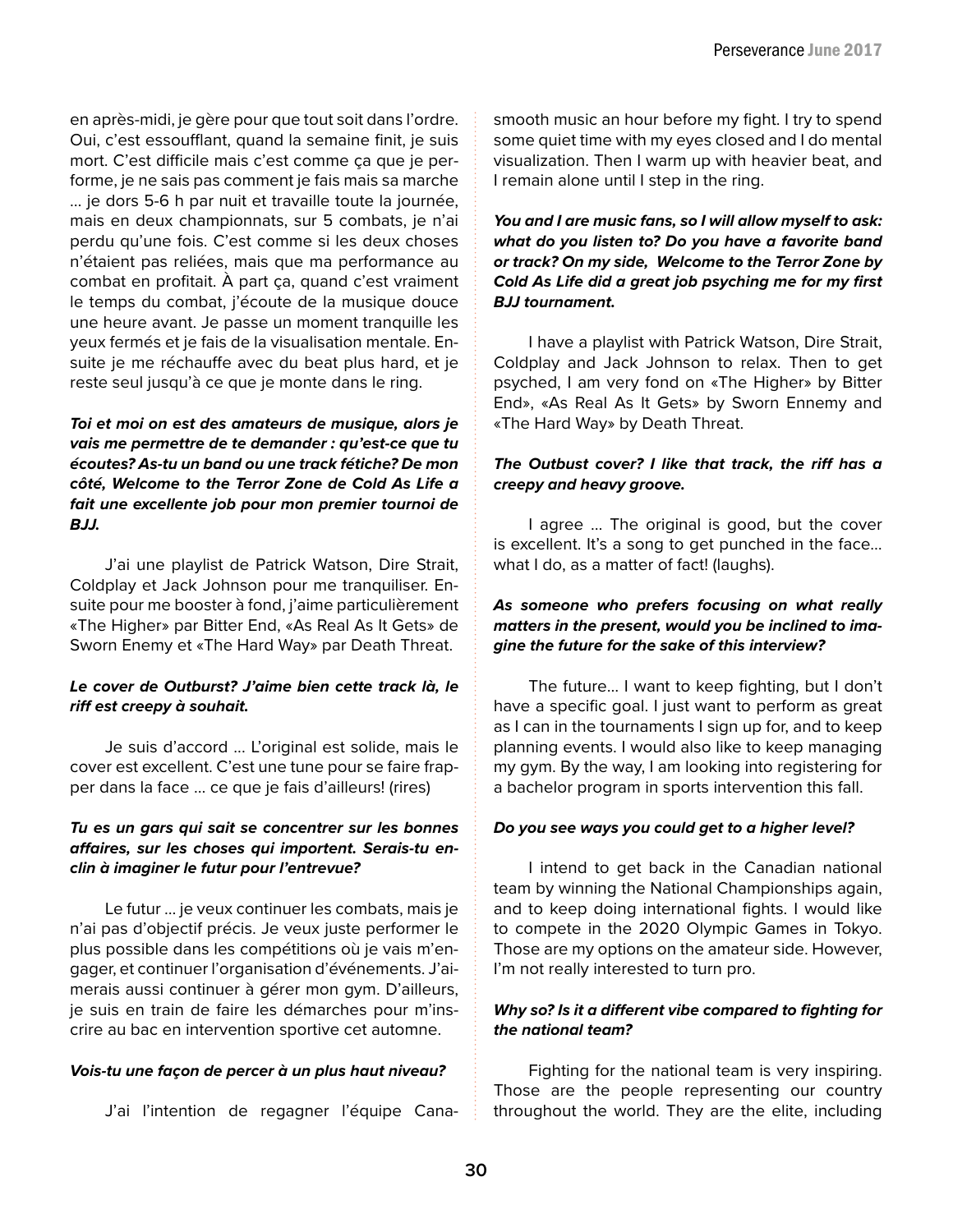dienne en regagnant les Championnats Nationaux et poursuivre les combats internationaux. J'aimerais participer aux Jeux Olympiques de 2020 à Tokyo. C'est ce qui se présente à moi du côté amateur. Par contre, je ne suis pas vraiment intéressé à passer du côté professionnel.

#### *Pourquoi donc? Est-ce une ambiance différente que les combats pour l'équipe nationale?*

Je trouve ça très inspirant d'être dans l'équipe nationale. C'est ceux qui représentent notre pays à travers le monde. C'est l'élite, incluant des athlètes en devenir qui participent dans les petits galas, lorsqu'ils trouvent des gens contre qui se battre. Les galas, c'est ce qui fait vivre la boxe et fait progresser les athlètes. Mais au plan régional c'est difficile de trouver des adversaires qui acceptent de faire des combats officiels. Il y a pourtant plein de gens, puisqu'ils acceptent de faire des «demos». Peut-être qu'ils ont peur des blessures ou d'avoir des défaites sur leur fiche. Je ne comprends pas… je n'ai jamais refusé d'offre même quand les chances de gagner étaient mince.

En ce qui concerne le combat professionnel, je ne pourrais pas faire ma vie là-dedans même si un boxeur pro peut faire dans les six chiffres. Avec des gants pro, ça cogne dur comme de la brique et j'ai été assez conscientisé sur les dommages au cerveau que je me suis dit que ça n'était pas pour moi. J'ai plutôt le rêve olympique, et je veux rester impliqué dans le milieu au plan professionnel en étant au service des autres athlètes.

#### *Merci, je te souhaite bonne chance pour la suite!*

emerging athletes who take part in small galas, when they are able to find opponents. Galas are what makes boxing go on and make athletes evolve. But at the regional level, it is difficult to find opponents who accept to do official fights. There are many people around, but they only accept to do «demos». Maybe they are afraid of injuries or to have losses on their boxing record. I don't understand… I never turned down an offer even when the chances to win were slim.

In regard to professional boxing, I don't think I would enjoy making a living in that area even though pro boxers can earn in the six figures. Punches with pro gloves hit hard as brick, and I was made enough aware of the potential brain damages that I decided it was not the life I want to live. I want to chase the Olympic dream, and remain involved in the field on the professional level by helping other athletes.

#### *Thank you, I wish you luck for the next steps!*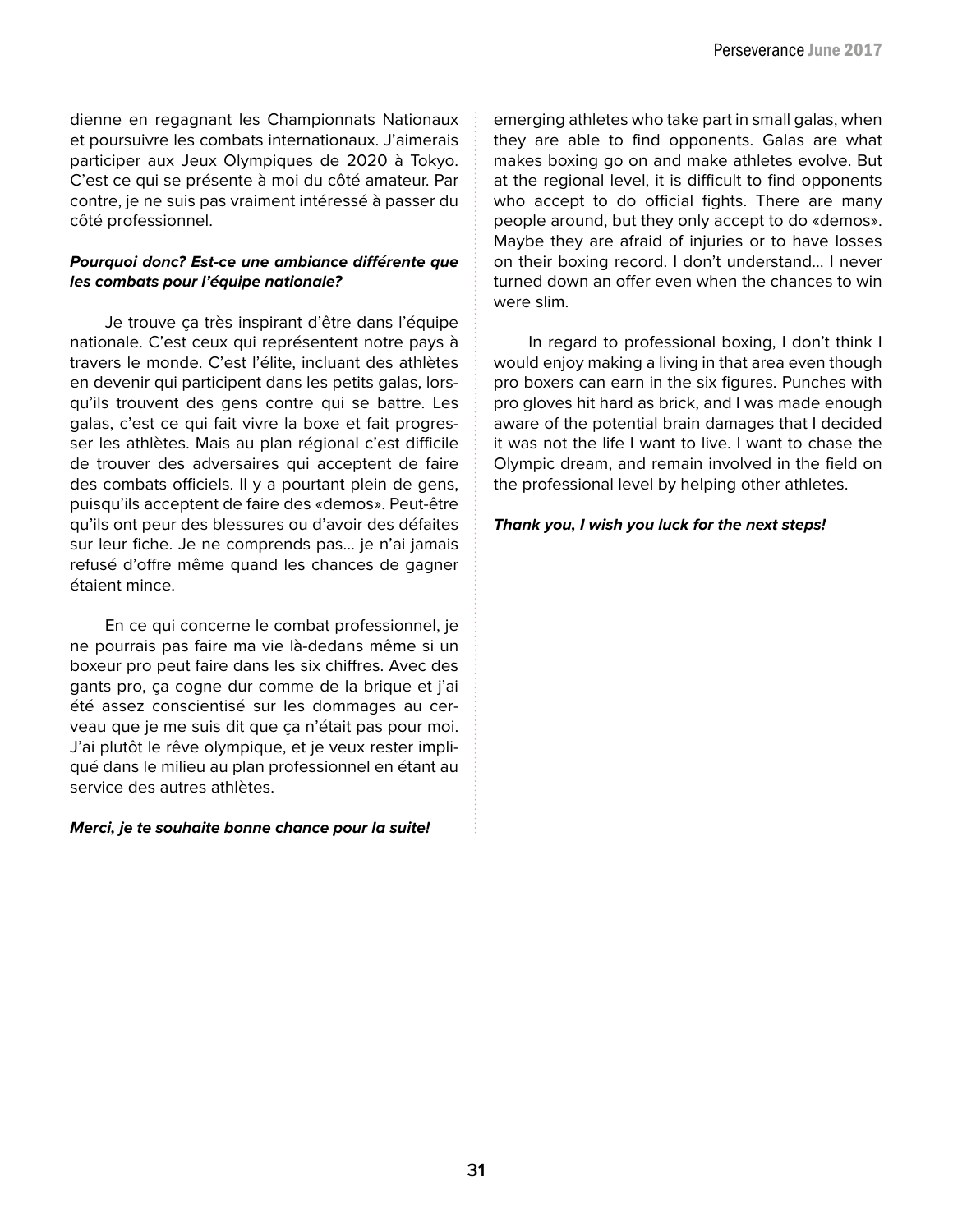#### *Perseverance Issue 3, Spring 2017*

Published by the Sport and Exercise Psychology Section Canadian Psychological Association Editor : Pier-Eric Chamberland Proofreading : Lydia Nockels, Chic-Choc Translations Document design : Vincent Desjardins & Pier-Eric Chamberland CPA Conventions logos on pages 1 & 8 © Canadian Psychological Association Cover photo credit : Gilles Boutin, journal Voir All works in this issue © their authors and the CPA Sport & Exercise Psychology Section, and licensed under a **Creative Commons Attribution BY-NC-SA 4.0 International License**.